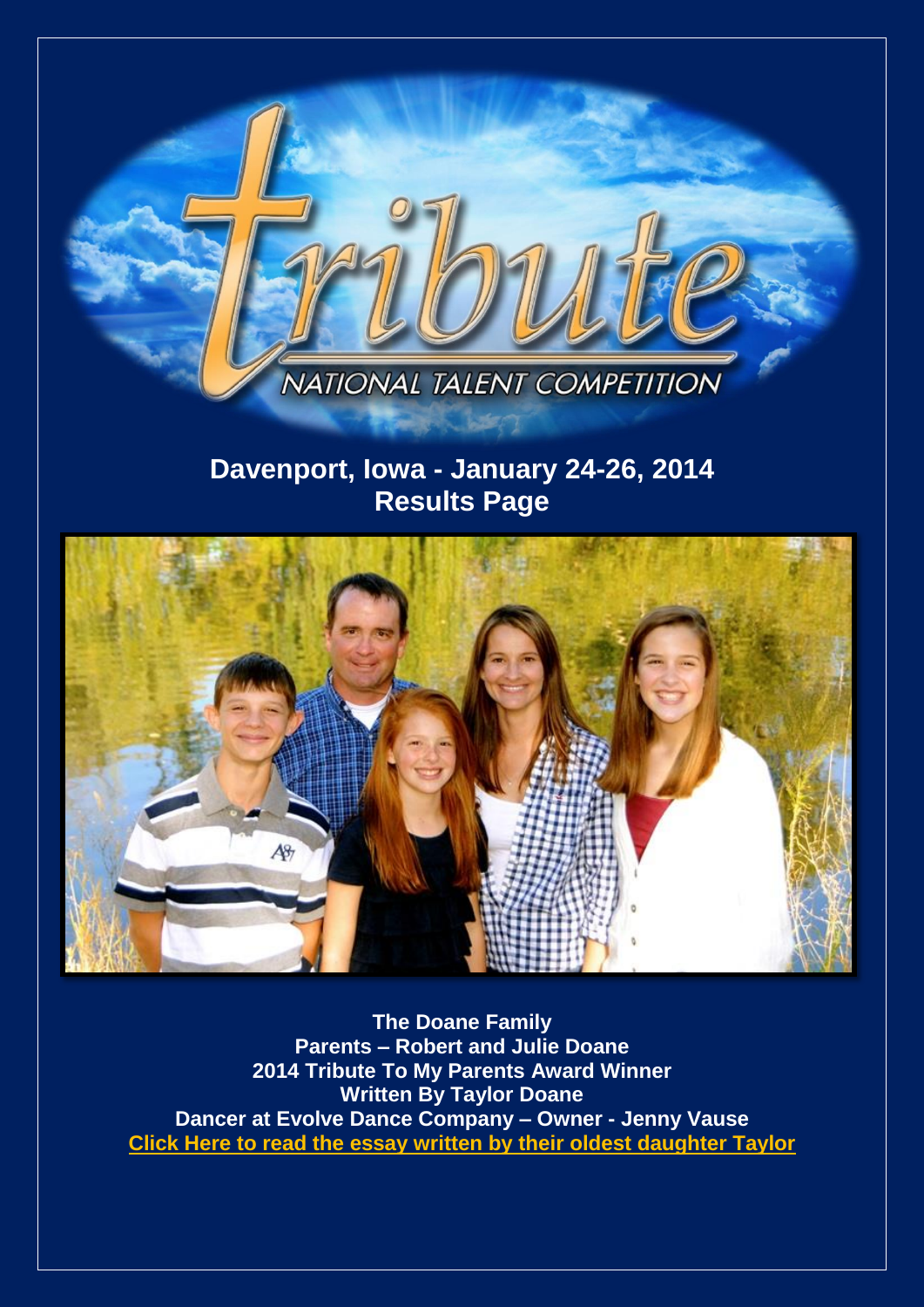# **Friday, January 24, 2014**

### **Petite Solo Honor Level**

**1st Place - Lola Nowak - Jazz - Forte Arts Center 2nd Place - Mackenzie Enger - Jazz - Forte Arts Center 3rd Place - Jesse Flaherty - Jazz - DanceNation 4th Place - Laila Schmidt - Jazz - Dance Works 5th Place - Miley Medinger - Jazz - Xtreme Dance 6th Place - Adalyn Pins - Jazz - Prestige Dance Studio 7th Place - Mariah Lake - Character - DanceNation 8th Place - Paige Howieson - Musical Theater - Xtreme Dance 9th Place - Alice Hanselman - Jazz - Xtreme Dance 10th Place - Kyra Howieson - Character - Xtreme Dance**

# **Honor Level Special Awards**

**Mr. Tribute Winner (Petite) Jesse Flaherty - DanceNation Miss Tribute 2nd Runner Up (Petite) Mariah Lake - DanceNation Miss Tribute 1st Runner Up (Petite) Mackenzie Enger - Forte Arts Center Miss Tribute Winner (Petite) Lola Nowak - Forte Arts Center Costume 2nd Runner Up (Petite) Kyra Howieson - Xtreme Dance Costume 1st Runner Up (Petite) Miley Medinger - Xtreme Dance Costume Winner (Petite) Adalyn Pins - Prestige Dance Studio Petite Duet/Trios Honor Level 1st Place - BOOTS - Open - Xtreme Dance**

Emma Kapler, Paige Kemp

**2nd Place - FREEZE - Hip Hop - Evolve Dance Company**

Kaci Hunter, Sydney Carlson

**3rd Place - ONE - Jazz - Dance Works** Claire Gillespie, Kylee Willis, Lilli Townsley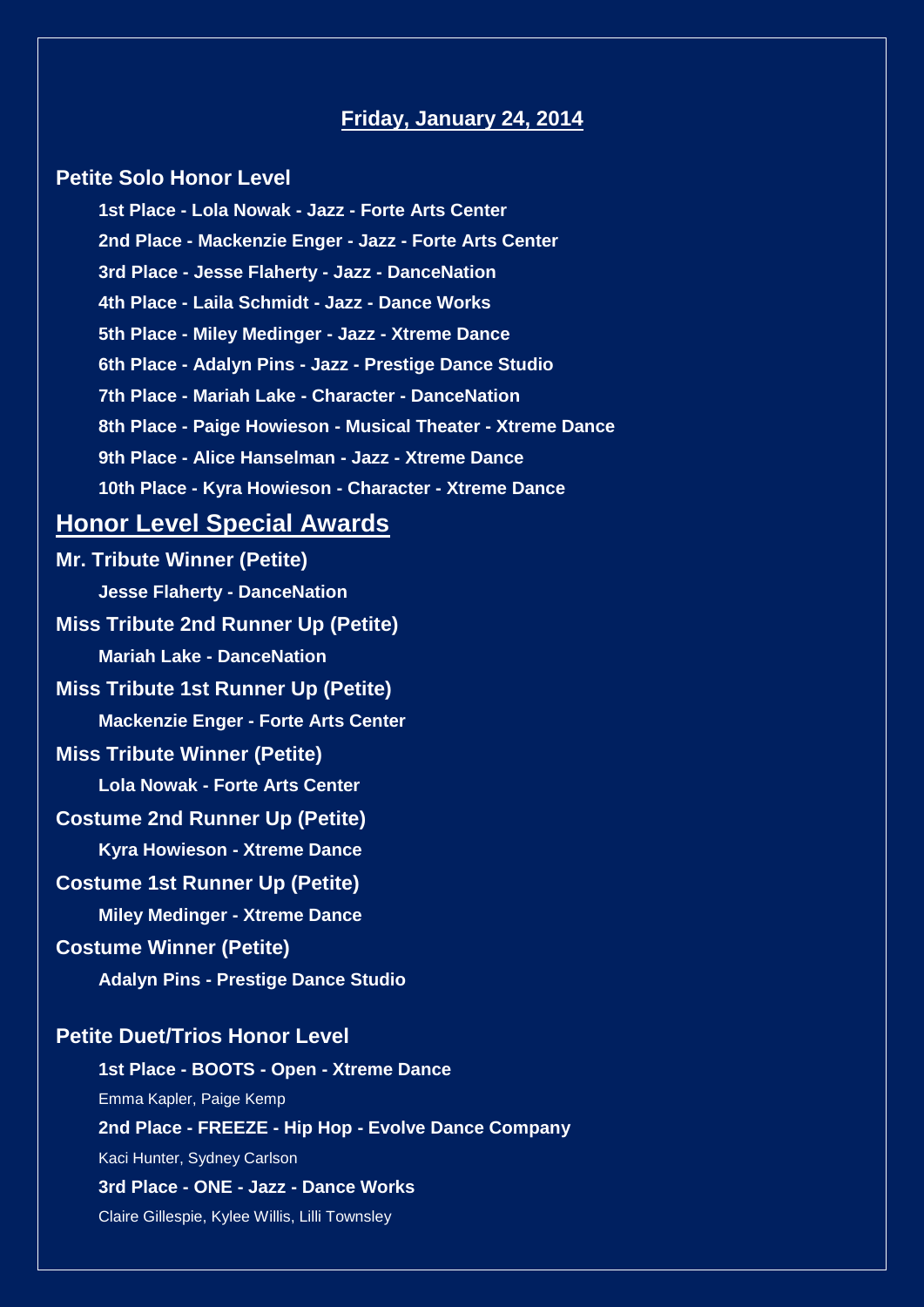#### **4th Place - SHAKE YOUR GROOVE THING - Jazz - DanceNation**

Rylee Lueken, Sydney Divoky

### **Junior Solo Honor Level**

**1st Place - Paige Kemp - Jazz - Xtreme Dance 2nd Place - Bailee Wenzel - Hip Hop - Xtreme Dance 3rd Place - Olivia Jones - Lyrical - Xtreme Dance 4th Place - Serena Arguello - Tap - Dance Works 5th Place - Jaimie Bartelme - Jazz - National Dance Academy 6th Place - Madison Juricic - Tap - Forte Arts Center 7th Place - Jacquelyn Peckosh - Character - Xtreme Dance 8th Place - Laura Stineman - Tap - Dance Works 9th Place - Emma Kapler - Open - Xtreme Dance 10th Place - Madison Mangels - Lyrical - Dance Works**

# **Honor Level Special Awards**

**Mr. Tribute Winner (Junior) Matt Mangels - Dance Works Miss Tribute 2nd Runner Up (Junior) Paige Kemp - Xtreme Dance Miss Tribute 1st Runner Up (Junior) Emma Kapler - Xtreme Dance Miss Tribute Winner (Junior) Bailee Wenzel - Xtreme Dance Costume 2nd Runner Up (Junior) Jaimie Bartelme - National Dance Academy Costume 1st Runner Up (Junior) Jacquelyn Peckosh - Xtreme Dance Costume Winner (Junior) Olivia Jones - Xtreme Dance Junior Duet/Trios Honor Level 1st Place - SOMETHING LIKE A PARTY - Jazz - Tina's Dance Studio, Inc.** Carley Youngquist, Hannah Bain **2nd Place - RESPECT - Jazz - Forte Arts Center**

Delainey Roots, Stefanie Schellhorn

#### **3rd Place - FUNKY MONKEY - Jazz - Forte Arts Center**

Cheyenne Bishop, Willow Bishop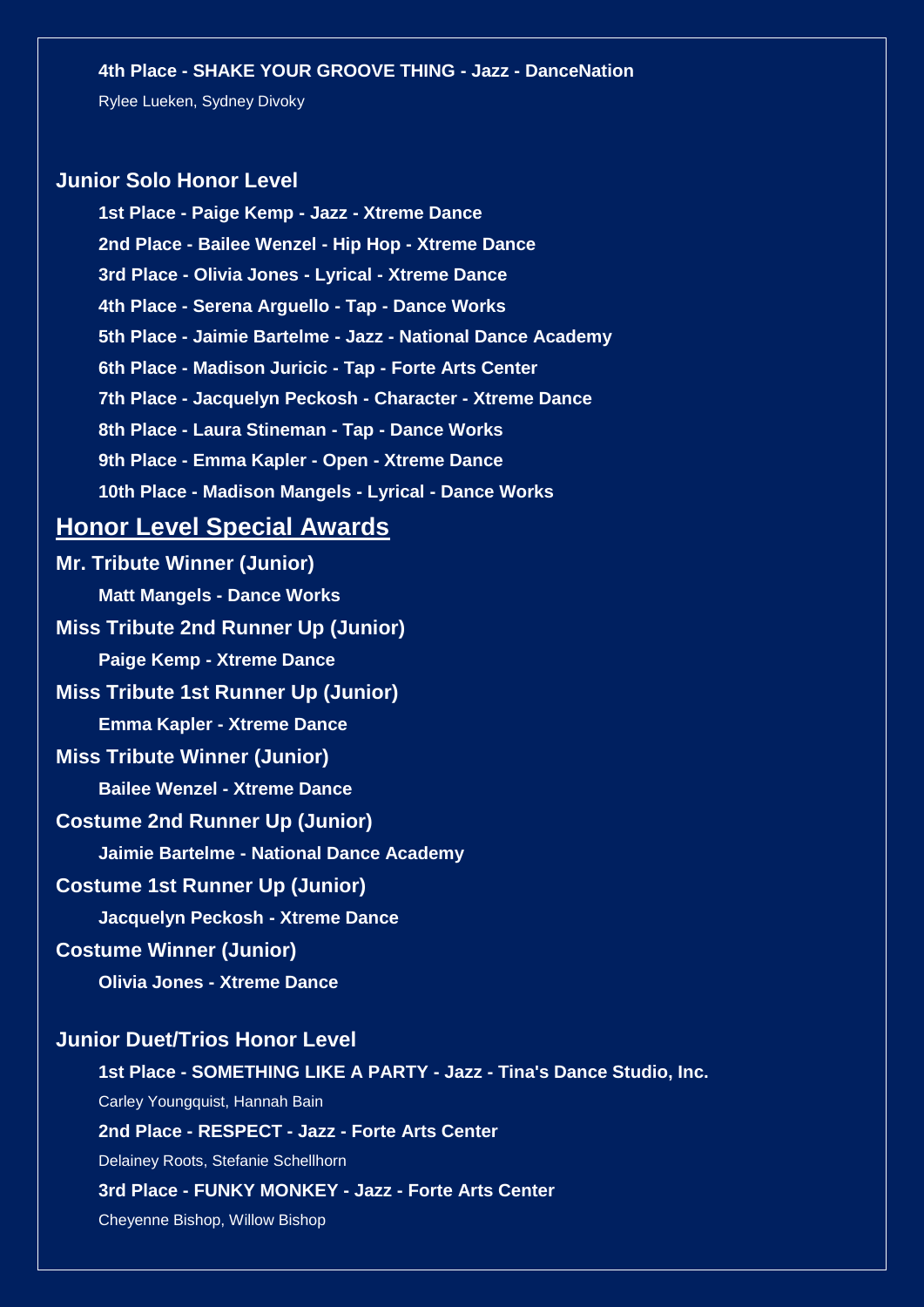**4th Place - SOMEWHERE OUT THERE - Lyrical - National Dance Academy** Jaycee Frantz, Maggie Baldus, Sofie Fuhrman **5th Place - TOO MANY FISH - Open - Xtreme Dance** Grace Tath, Jacquelyn Peckosh **6th Place - ALL EYES ON US - Jazz - Xtreme Dance** Olivia Jones, Sophia Hefel **7th Place - HIT ME WITH A HOT NOTE - Jazz - DanceNation** Maddison Bulman, Peyton Hertel **8th Place - I CAN DO BETTER - Hip Hop - Xtreme Dance** Garette Grass, Hannah Grass **9th Place - DO YOUR THING - Jazz - DanceNation** Bailey Heathman, Gracie Thomas **10th Place - YELLOW - Lyrical - Evolve Dance Company** Hailey Hunter, Kaci Hunter

# **Teen Solo Honor Level**

**1st Place - Carmen Moss - Jazz - Dance Works 2nd Place - Imani Bush - Lyrical - Xtreme Dance 3rd Place - Hannah Doane - Lyrical - Evolve Dance Company 4th Place - Kaylee Hogan - Lyrical - Xtreme Dance 5th Place - Cassidy Purvis - Jazz - Evolve Dance Company 6th Place - Grace James - Musical Theater - Dance Works 7th Place - Mallory Owens - Jazz - Dance Works 8th Place - Catherine White - Lyrical - National Dance Academy 9th Place - Rachel Petersen - Contemporary - DanceNation 10th Place - Hannah Carr - Lyrical - DanceNation**

# **Honor Level Special Awards**

**Miss Tribute 2nd Runner Up (Teen)**

**Grace James - Dance Works**

**Miss Tribute 1st Runner Up (Teen)**

**Hannah Doane - Evolve Dance Company**

**Miss Tribute Winner (Teen)**

**Kaylee Hogan - Xtreme Dance**

**Costume 2nd Runner Up (Teen)**

**Camille Ray - DanceNation**

**Costume 1st Runner Up (Teen)**

**Kylie Staley - Evolve Dance Company**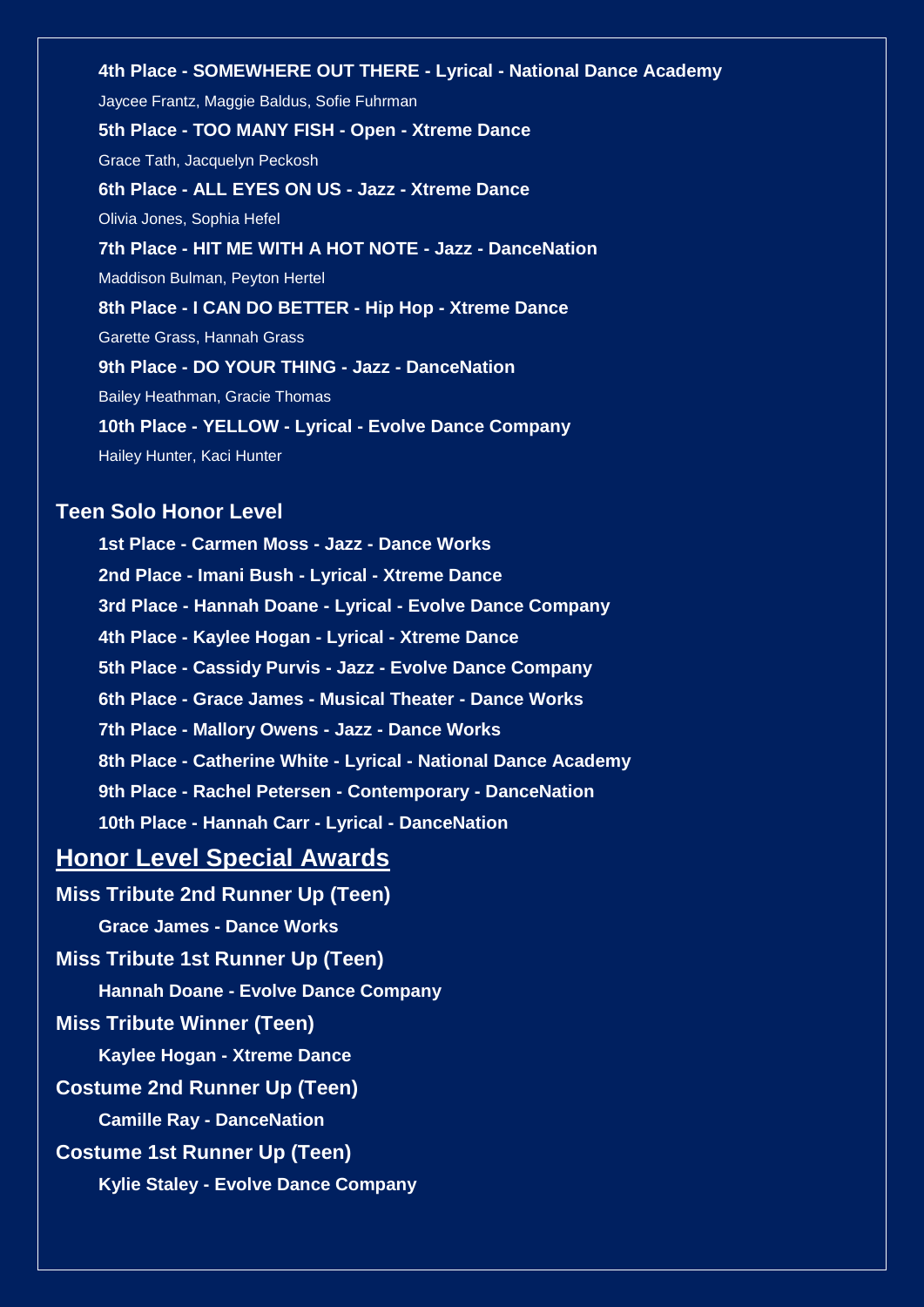# **Costume Winner (Teen)**

**Kaitlyn Collins - Dance Works**

# **Teen Duet/Trios Honor Level**

**1st Place - A THOUSAND YEARS - Contemporary - National Dance Academy** Jenna Bartelme, Lorissa Hickson, Morgan Klostermann **2nd Place - WHAT YOU ARE - Lyrical - DanceNation** Hannah Coyle, Kali Rickertsen, Savanna Mcatee **3rd Place - ON LOCK - Jazz - Xtreme Dance** Catherine Greener, Lauren Cordes, Lillian Mcgraw

### **Senior Solo Honor Level**

**1st Place - Megan Kuennen - Jazz - Xtreme Dance 2nd Place - Savannah Roseman - Tap - Dance Works 3rd Place - Hailey Broer - Musical Theater - Dance Works 4th Place - Claire Olson - Lyrical - Xtreme Dance 5th Place - Kayla Latham - Lyrical - Dance Works 6th Place - Tristan Blumer - Tap - Dance Works 7th Place - Jessica Bradley - Lyrical - Xtreme Dance 8th Place - Olivia Wiliams - Jazz - Dance Works 9th Place - Anita Alaniz - Lyrical - Dance Works 10th Place - Deana Henson - Contemporary - Xtreme Dance**

# **Honor Level Special Awards**

**Miss Tribute 2nd Runner Up (Senior) Savannah Roseman - Dance Works Miss Tribute 1st Runner Up (Senior) Hailey Broer - Dance Works Miss Tribute Winner (Senior) Megan Kuennen - Xtreme Dance Costume 2nd Runner Up (Senior) Claire Olson - Xtreme Dance Costume 1st Runner Up (Senior) Deana Henson - Xtreme Dance Costume Winner (Senior) Jessica Bradley - Xtreme Dance**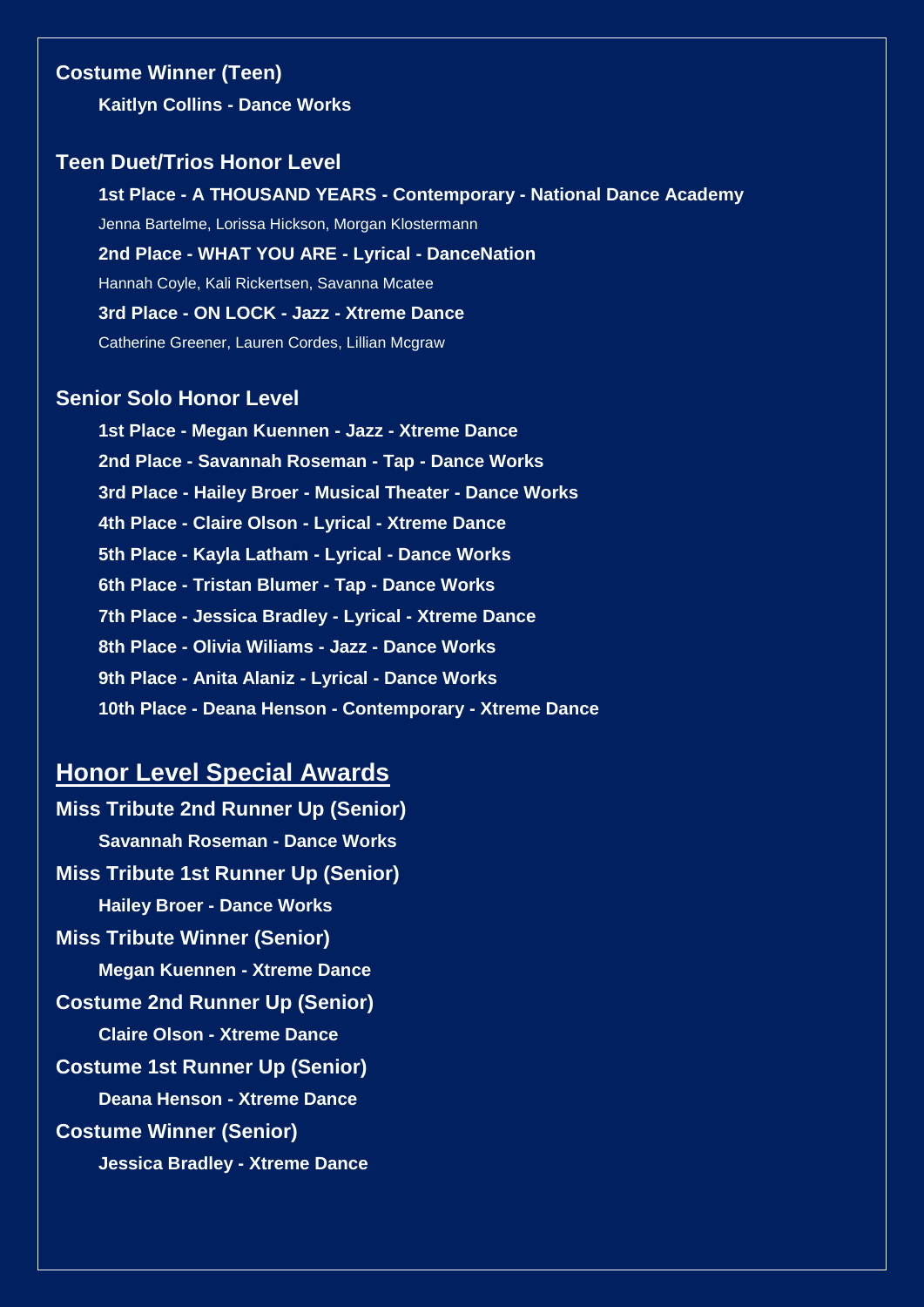# **Senior Duet/Trios Honor Level**

**1st Place - MORE, MORE, MORE - Jazz - Xtreme Dance** Adria Kunkel, Megan Kuennen **2nd Place - A LITTLE LOVE - Contemporary - Xtreme Dance** Claire Olson, Ellie Rix **3rd Place - LEGENDARY - Jazz - Tina's Dance Studio, Inc.** Hannah Matthaidess, Teresa Paar **4th Place - SAIL - Contemporary - DanceNation** Haley Daedlow, Taylor Sauser

# **Saturday, January 25, 2014**

# **Petite Solo SUPREME Level**

**1st Place - Ella Tangen - Contemporary - Art In Motion Dance Studio 2nd Place - Katherine Liagridonis - Contemporary - Art In Motion Dance Studio 3rd Place - Cassidy Keller - Contemporary - Art In Motion Dance Studio 4th Place - Olivia Drumm - Jazz - Forte Arts Center 5th Place - Charley Farren - Musical Theater - Art In Motion Dance Studio 6th Place - Ellia Escobar - Jazz - Centerstage 7th Place - Sadie Tsiakals - Jazz - Art In Motion Dance Studio**

# **SUPREME Level Special Awards**

**Miss Tribute 2nd Runner Up (Petite) Cassidy Keller - Art In Motion Dance Studio Miss Tribute 1st Runner Up (Petite) Ella Tangen - Art In Motion Dance Studio Miss Tribute Winner (Petite) Olivia Drumm - Forte Arts Center Costume 2nd Runner Up (Petite) Cassidy Keller - Art In Motion Dance Studio Costume 1st Runner Up (Petite) Sadie Tsiakals - Art In Motion Dance Studio**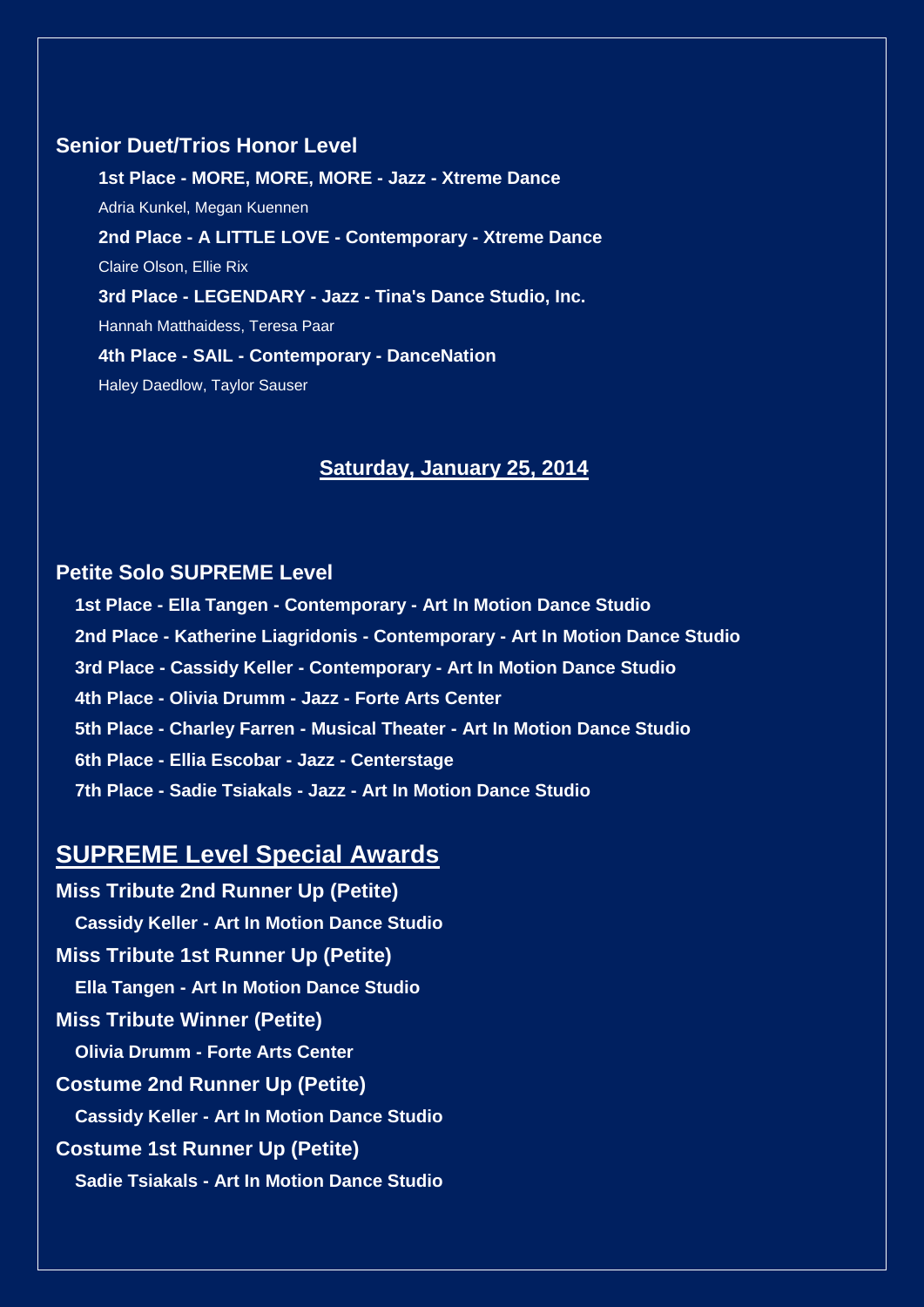# **Costume Winner (Petite)**

**Katherine Liagridonis - Art In Motion Dance Studio**

# **Petite Small Group/Small Group Extended Honor Level**

#### **1st Place - LET'S GET LOUD - Jazz - National Dance Academy**

Bennett Papendick, Camryn Heying, Delaney May, Mabry Sadler, Maclynn Hannan, Shea Southwood

#### **2nd Place - I DO - Tap - Dance Works**

Claire Gillespie, Kylee Willis, Lilli Townsley, Tatum Connelly

#### **3rd Place - IF I ONLY HAD A BRAIN - Contemporary - Art In Motion Dance Studio**

Ashlyn Miller, Charley Farren, Harper Farrell, Makenna Gray, Momoe Tanaka, Reggan Smith, Sadie Tsiakals, Sofie Siemsen

#### **4th Place - BUTTERFLY FLY AWAY - Lyrical - National Dance Academy**

Bennett Papendick, Camryn Heying, Delaney May, Mabry Sadler, Maclynn Hannan, Shea Southwood

#### **5th Place - PRECIOUS WINGS - Lyrical - Xtreme Dance**

Alice Hanselman, Bria Bauer, Cydney Tath, Hallie Feuerhelm, Miley Medinger, Paige Howieson, Sienna Boyer

#### **6th Place - LOST AT SEA - Open - Xtreme Dance**

Alice Hanselman, Bria Bauer, Cydney Tath, Hallie Feuerhelm, Miley Medinger, Paige Howieson, Sienna Boyer

#### **7th Place - HEARTBREAKER - Tap - Dance Works**

Abby Petersen, Addison Aleksiejczyk, Gracie Sheppard, Laila Schmidt

#### **8th Place - ROCK STAR - Jazz - Art In Motion Dance Studio**

Ashlyn Miller, Brynn Tsiakals, Cassidy Keller, Charley Farren, Ellie Tanner, Neely Pulkstenis, Reggan Smith, Sadie Tsiakals, Sofie Siemsen

#### **9th Place - SHOP AROUND - Jazz - Centerstage**

Alexa Morris, Ella Mcfalls, Emma Olson, Isabella Miller, Mallory Henert, Tyrah Vaessen

#### **10th Place - MONSTER HIGH - Character - Xtreme Dance**

Anna Knockel, Emma Blaum, Hailey Vancleve, Kyra Howieson, Lily Gebke, Miranda Stroud

### **Petite Small Group/Small Group Extended SUPREME Level**

#### **1st Place - DEAD IN THE WATER - Contemporary - Art In Motion Dance Studio**

Cassidy Keller, Ella Tangen, Emily Fuentes, Georgia Liagridonis, Katherine Liagridonis, Lihi Catriel

#### **2nd Place - MY FAVORITE THINGS - Lyrical - Art In Motion Dance Studio**

Brynn Tsiakals, Cassidy Keller, Ella Tangen, Ellie Tanner, Katherine Liagridonis, Neely Pulkstenis, Reggan Smith, Sofie Siemsen

#### **3rd Place - CAMILLE, COLLETTE, FIFI - Musical Theater - Art In Motion Dance Studio**

Annilee Griffeth, Brynn Tsiakals, Charley Farren, Ella Tangen, Ellie Tanner, Katherine Liagridonis

#### **4th Place - DIG A LITTLE DEEPER - Tap - Forte Arts Center**

Abigail Powers, Emily Simpson, Kaleigh Highland, Lola Nowak, Olivia Drumm, Sofia Scorzo, Stefanie Schellhorn, Taylor Vucsko

#### **5th Place - TRUE COLORS - Lyrical - Forte Arts Center**

Abigail Powers, Emily Simpson, Kaleigh Highland, Lola Nowak, Olivia Drumm, Stefanie Schellhorn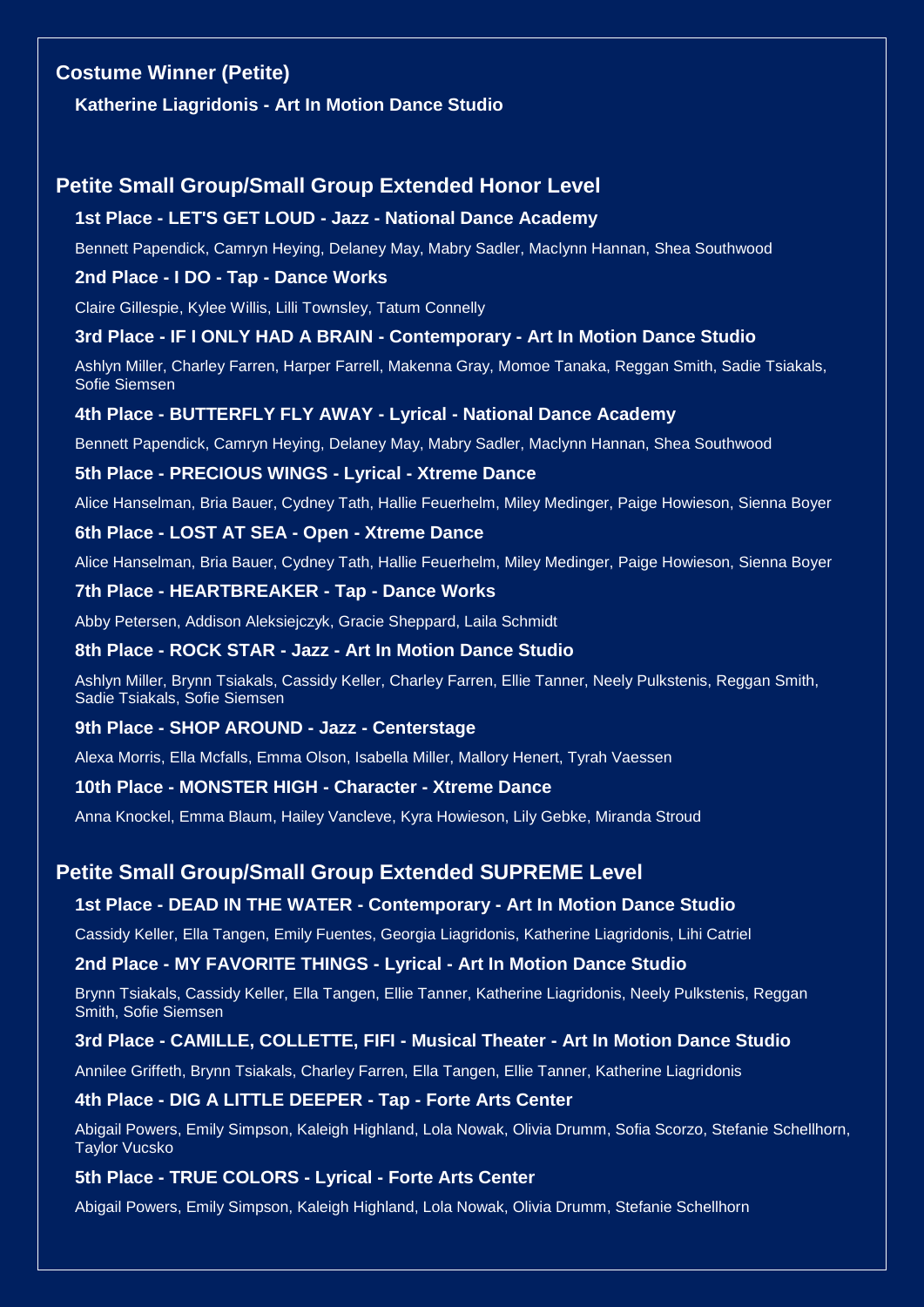### **6th Place - THESE BOOTS - Jazz - Art In Motion Dance Studio**

Brynn Tsiakals, Cassidy Keller, Ella Tangen, Emily Fuentes, Georgia Liagridonis, Kaelyn Holmes, Katherine Liagridonis

#### **7th Place - BLACK & WHITE THUNDERBIRD - Tap - Centerstage**

Abigail Yingling, Addison Foster, Brooklyn Fritts-lachat, Ellia Escobar, Jojo Yeager, Jordyn Crawford, Kamryn Stockton, Logan Moeller

#### **8th Place - BORN THIS WAY - Jazz - Centerstage**

Abigail Yingling, Addison Foster, Ally Cytrych, Brooklyn Fritts-lachat, Ellia Escobar, Jojo Yeager, Jordyn Crawford, Kamryn Stockton

# **Honor Level Special Awards**

### **Choreography Award (Petite)**

**Contemporary Small Group - IF I ONLY HAD A BRAIN - Art In Motion Dance Studio - Skylee Trimble**

# **SUPREME Level Special Awards**

#### **Choreography Award (Petite)**

**Contemporary Small Group - DEAD IN THE WATER - Art In Motion Dance Studio - Skylee Trimble**

# **Junior Solo SUPREME Level**

**1st Place - Georgia Liagridonis - Contemporary - Art In Motion Dance Studio 2nd Place - Lihi Catriel - Jazz - Art In Motion Dance Studio 3rd Place - Abigail Santana - Lyrical - Prestige Dance Studio 4th Place - Gianna Scorzo - Tap - Forte Arts Center 5th Place - Emily Fuentes - Contemporary - Art In Motion Dance Studio 6th Place - Mya Saulters - Lyrical - Evolve Dance Company 7th Place - Rylie Bradley - Jazz - National Dance Academy 8th Place - Joslynn Labak - Tap - Evolve Dance Company 9th Place - Emma Elias - Lyrical - Forte Arts Center 10th Place - Elle Magnussen - Musical Theater - National Dance Academy**

# **SUPREME Level Special Awards**

**Mr. Tribute Winner (Junior) Logan Moeller - Centerstage Miss Tribute 2nd Runner Up (Junior) Abigail Santana - Prestige Dance Studio Miss Tribute 1st Runner Up (Junior) Georgia Liagridonis - Art In Motion Dance Studio**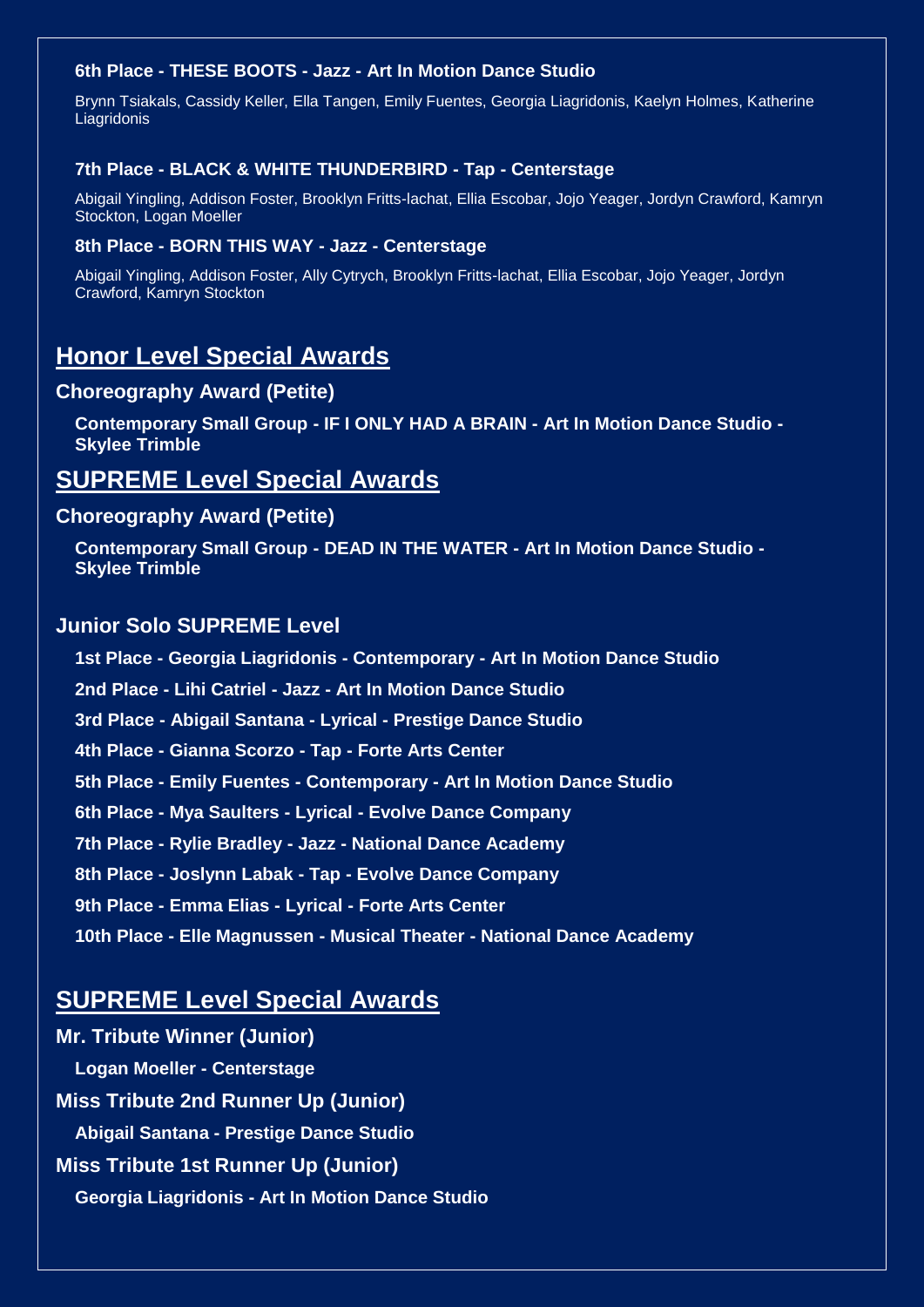# **Miss Tribute Winner (Junior)**

**Lihi Catriel - Art In Motion Dance Studio**

# **Costume 2nd Runner Up (Junior)**

**Morgan Powers - Forte Arts Center**

# **Costume 1st Runner Up (Junior)**

**Mya Saulters - Evolve Dance Company**

# **Costume Winner (Junior)**

**Georgia Liagridonis - Art In Motion Dance Studio**

# **Junior Small Group/Small Group Extended Honor Level**

# **1st Place - YOU MAKE MY DREAMS COME TRUE - Tap - Dance Works**

Cassidy Gerdts, Grace Follis, Kiley Stineman, Madison Schlotfeldt, Matt Mangels, Maura Chandler, Peyton Flynn, Taylor Bohannon

# **2nd Place - PUTTIN ON THE RITZ - Tap - Dance Works**

Hailey Hansen, Katie Roseman, Kylee Harper, Leah Zeimet, Serena Arguello

# **3rd Place - BRITNEY - Open - Tina's Dance Studio, Inc.**

Alexis Yaddoff, Chloe Schwab, Hannah Bain, Isabel Brimeyer, Isabella Bullock

# **4th Place - TOOK THE NIGHT - Jazz - Art In Motion Dance Studio**

Abby Rushton, Aliya Acree, Athena Mills, Brynn Tsiakals, Ellie Tanner, Grace Sumitro, Katelyn Swartz, Mariah Winterbottom, Reilly Farren

# **5th Place - THE PATH - Lyrical - National Dance Academy**

Ava Hunt, Avery Johnson, Celia Smith, Jaimie Bartelme, Jaycee Frantz, Kyleigh Kruse, Natalie Loecher, Sara **Schmitt** 

# **6th Place - DANCE OF THE DIVAS - Tap - Dance Works**

Addison Flynn, Emma Follis, Grace James, Jerzey Sheppard, Laura Stineman, Madison Mangels

# **7th Place - SEA OF LOVE - Lyrical - National Dance Academy**

Celia Smith, Claire Haefner, Isabel Gamez, Jack Delaney, Naomi Durin, Sara Schmitt, Sierra Durin

### **8th Place - GLAMOROUS LIFE - Jazz - Xtreme Dance**

Bailee Wenzel, Booke Bauer, Emily Richter, Emma Kapler, Isabelle Pfeiffer, Olivia Pfeiler, Paige Kemp

# **9th Place - SEA OF LOVE - Lyrical - Xtreme Dance**

Abigail Coats, Grace Tath, Jacquelyn Peckosh, Olivia Jones, Sophia Hefel, Sophia Skemp, Taylor Flanagan

**10th Place - HIT THE ROAD JACK - Jazz - National Dance Academy**

Celia Smith, Claire Haefner, Isabel Gamez, Jack Delaney, Naomi Durin, Sara Schmitt, Sierra Durin

# **Junior Small Group/Small Group Extended SUPREME Level**

# **1st Place - TALK TO ME - Lyrical - Art In Motion Dance Studio**

Abbey Vieth, Anna Valdman, Emily Fuentes, Georgia Liagridonis, Grayson Alexander, Jillian Berg, Julia Tangen, Lihi Catriel, Taylor Knott

# **2nd Place - HER SPIRIT IS GONE - Contemporary - Art In Motion Dance Studio**

Abbey Vieth, Georgia Liagridonis, Julia Tangen, Taylor Knott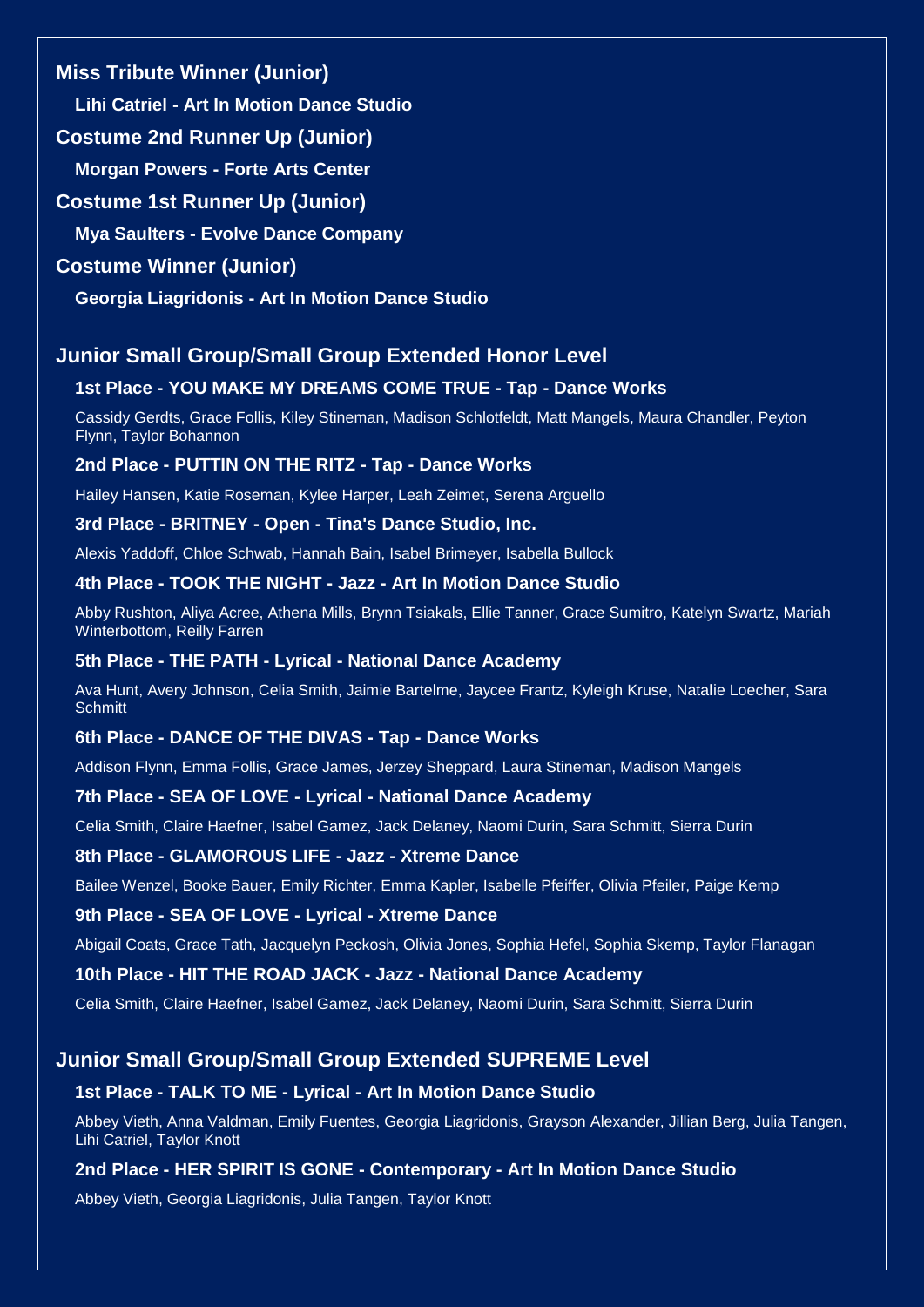### **3rd Place - CRUSH ON YOU - Jazz - Art In Motion Dance Studio**

Abbey Vieth, Anna Valdman, Georgia Liagridonis, Jillian Berg, Julia Tangen, Lihi Catriel, Taylor Knott

#### **4th Place - LUCKY - Open - Art In Motion Dance Studio**

Ella Tangen, Georgia Liagridonis, Julia Tangen, Katherine Liagridonis

#### **5th Place - COMPULSIVE COMMUNICATION - Modern - Art In Motion Dance Studio**

Abbey Vieth, Anna Valdman, Emily Fuentes, Georgia Liagridonis, Grayson Alexander, Jillian Berg, Julia Tangen, Lihi Catriel, Taylor Knott

#### **6th Place - PEOPLE GET READY - Lyrical - Forte Arts Center**

Caitlyn Schultz, Cameron Schultz, Clare Bates, Devin Stapleton, Emily Mepham, Emma Elias, Lillian Beeler, Madison Juricic, Morgan Powers

#### **7th Place - NEUTRON DANCE - Tap - Forte Arts Center**

Clare Bates, Devin Stapleton, Emily Mepham, Emma Elias, Laken Testa, Lillian Beeler, Madison Juricic, Morgan Powers

#### **8th Place - WERK - Jazz - National Dance Academy**

Chloe Marzen, Elle Magnussen, Emma Havlik, Isabelle Mentzer, Kendall Sturtz, Kess Brown, Lindsey Hill, Macy Deutmeyer, Madyson Arenson

#### **9th Place - JOHNNY - Jazz - Evolve Dance Company**

Joslynn Labak, Katie Hart, Lauren Mendoza, Mallory Nausner, Sophie Dibenedetto

#### **10th Place - EVERYBODY TALKS - Tap - Centerstage**

Allie Foster, Ally Cytrych, Brooklyn Fritts-lachat, Eaden Hvarre, Isabella Reyes, Jenna Pitman, Jojo Yeager, Logan Moeller, Olivia Jones

# **Honor Level Special Awards**

# **Choreography Award (Junior)**

**Lyrical Small Group - THE PATH - National Dance Academy - Sara Eighme**

# **SUPREME Level Special Awards**

### **Choreography Award (Junior)**

**Lyrical Small Group - TALK TO ME - Art In Motion Dance Studio - Skylee Trimble**

# **Teen Solo SUPREME Level**

**1st Place - Jillian Berg - Jazz - Art In Motion Dance Studio**

**2nd Place - Taylor Knott - Jazz - Art In Motion Dance Studio**

**3rd Place - Sophie Leskis - Contemporary - Art In Motion Dance Studio**

**4th Place - Anna Valdman - Contemporary - Art In Motion Dance Studio**

**5th Place - Kennedy Hannan - Lyrical - National Dance Academy**

**6th Place - Brynden Fisher - Contemporary - National Dance Academy**

**7th Place - Julia Tangen - Lyrical - Art In Motion Dance Studio**

**8th Place - Grayson Alexander - Contemporary - Art In Motion Dance Studio**

**9th Place - Anna Barelli - Lyrical - Evolve Dance Company**

**10th Place - Abbey Vieth - Contemporary - Art In Motion Dance Studio**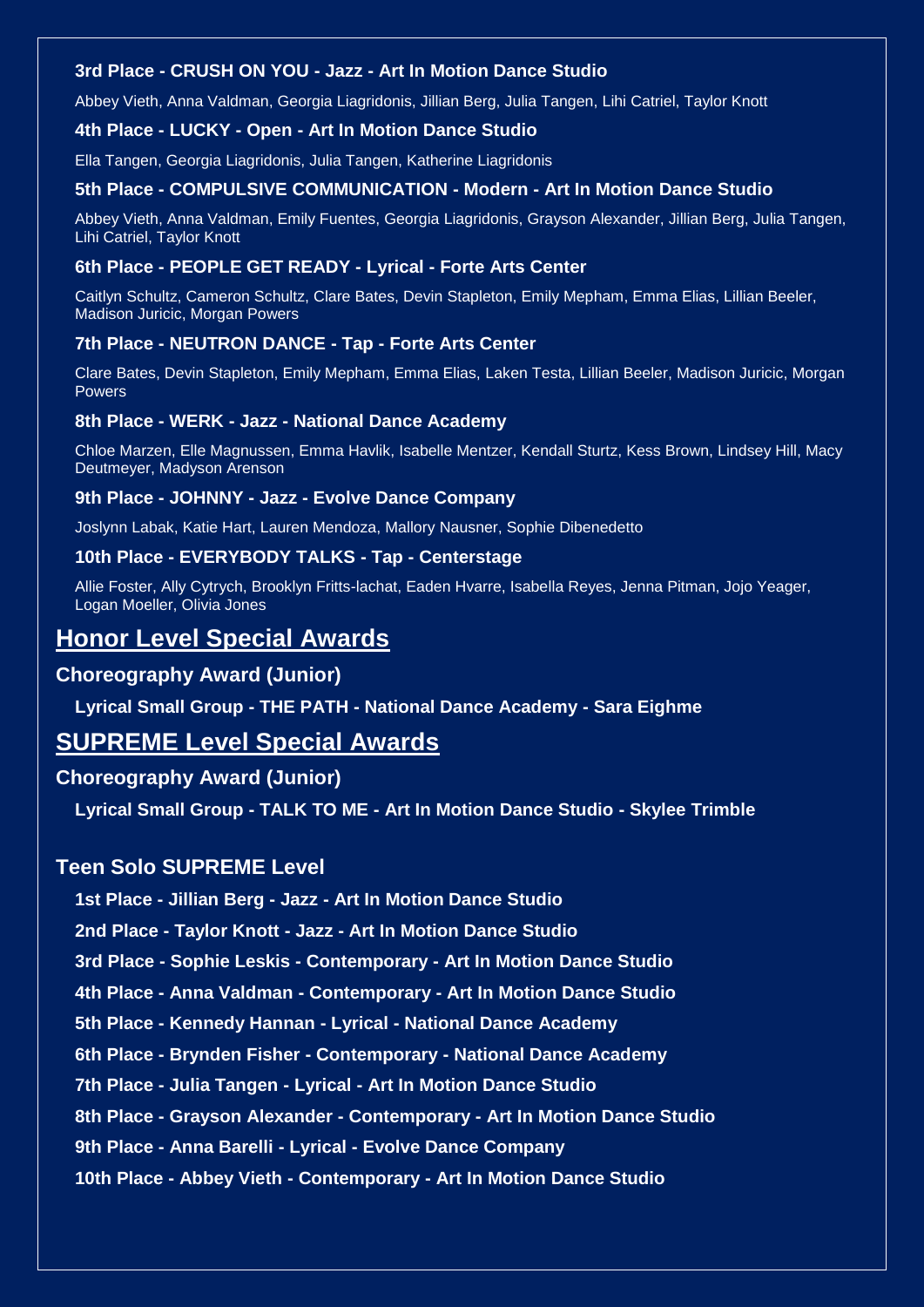# **SUPREME Level Special Awards**

**Mr. Tribute Winner (Teen) Brynden Fisher - National Dance Academy Miss Tribute 2nd Runner Up (Teen) Miranda Johnson - Evolve Dance Company Miss Tribute 1st Runner Up (Teen) Taylor Knott - Art In Motion Dance Studio Miss Tribute Winner (Teen) Anna Valdman - Art In Motion Dance Studio Costume 2nd Runner Up (Teen) Madelyn Olson - Forte Arts Center Costume 1st Runner Up (Teen) Abbey Vieth - Art In Motion Dance Studio Costume Winner (Teen) Jillian Berg - Art In Motion Dance Studio**

# **Teen Small Group/Small Group Extended Honor Level**

# **1st Place - NOT LIKE THAT - Tap - Dance Works**

Anastasia Smith, Ava Langford, Chelsea Milke, Kaitlyn Collins, Lydia Rice, Maddilyn Boche, Mallory Owens, T'reaia Malone

### **2nd Place - BULLSEYE - Jazz - Dance Works**

Anastasia Smith, Ava Langford, Chelsea Milke, Kaitlyn Collins, Maddilyn Boche, Mallory Owens, Olivia Wiliams, T'reaia Malone

### **3rd Place - WHERE HAVE YOU BEEN - Tap - Dance Works**

Kalynn Burton, Lisa Gomez, Megan Andrews, Olivia Wiliams

### **4th Place - IF ONLY - Lyrical - National Dance Academy**

Ava Klopfenstein, Catherine White, Jenna Bartelme, Jordan Monk, Lorissa Hickson, Morgan Michels, Samantha Smith, Sydney Dusek

### **5th Place - #THATPOWER - Jazz - DanceNation**

Autumn Loehr, Emily Winlock, Haley Daedlow, Jamie Cook, Jessie Udelhoven, Katelyn Jensen, Katie Parizek, Paige Bowning, Taylor Sauser

### **6th Place - BEAUTIFUL PEOPLE - Jazz - Dance Works**

Kalynn Burton, Lisa Gomez, Lydia Rice, Megan Andrews

### **7th Place - WHO WE ARE - Lyrical - National Dance Academy**

Brooklyn Hahlen, Calista Kincaid, Holland Mcmahon, Kaelyn Huber

### **8th Place - LIGHT UP THE SKY - Ballet - Donna's Dance Place**

Aly Winfield, Brooke Bouska, Bryce Spencer, Callie Wright, Hayden Cronin, Katie Kerska, Katie Wolf, Maya Prebil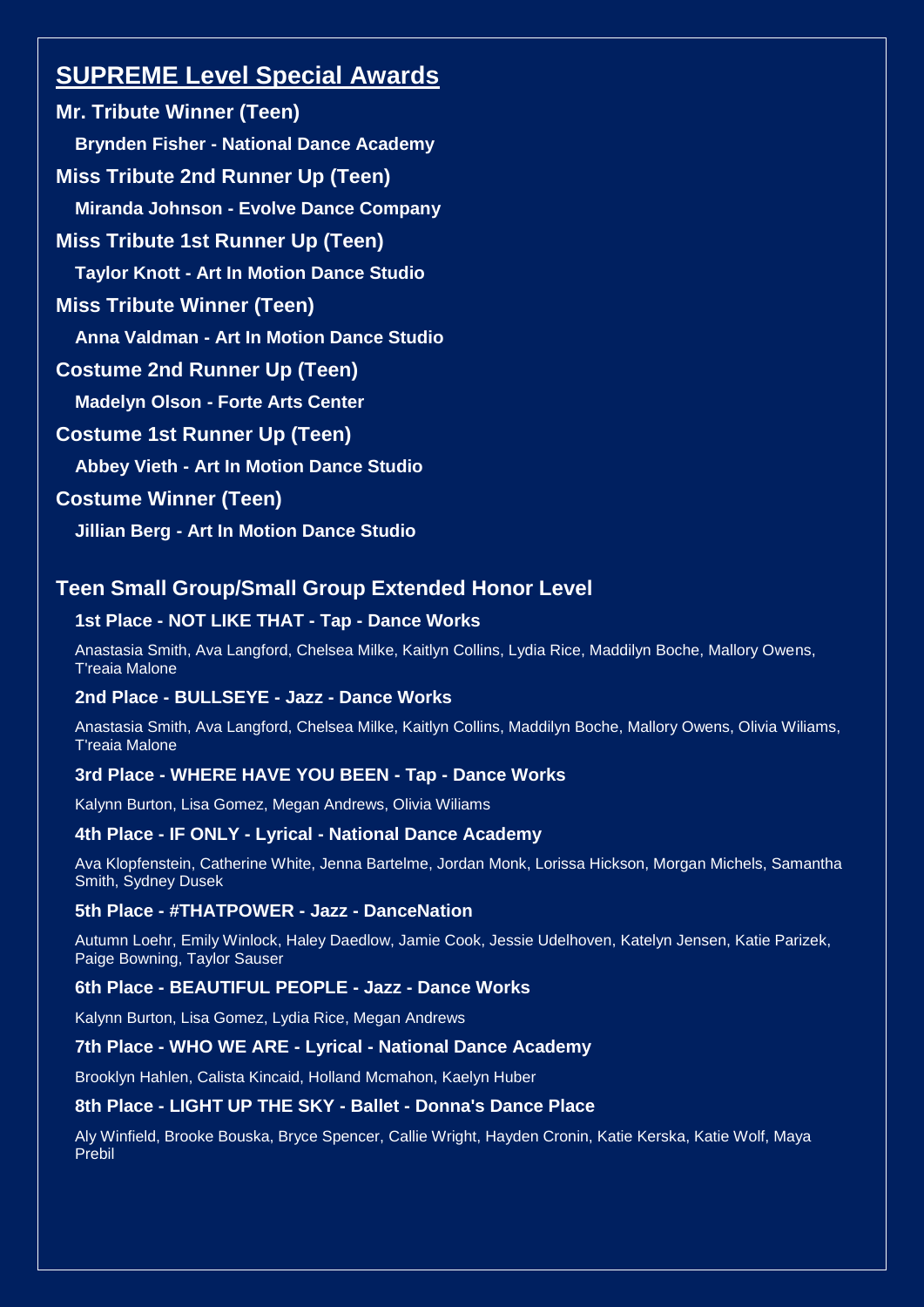# **Teen Small Group/Small Group Extended SUPREME Level**

# **1st Place - HOW TO SAVE A LIFE - Lyrical - Art In Motion Dance Studio**

Abbey Vieth, Carlee Clover, Drew Gliwa, Grace Terstriep, Jacey Raney, Jillian Berg, Sidney Leskis, Sophie Leskis, Taylor Knott

# **2nd Place - THE CHORUS CATS - Musical Theater - Art In Motion Dance Studio**

Abbey Vieth, Grayson Alexander, Julia Tangen, Taylor Knott

### **3rd Place - THE FACE - Lyrical - Evolve Dance Company**

Amber Golich, Anna Barelli, Kc Hein, Megan Nausner, Michaela Johnson

### **4th Place - LET'S GO - Hip Hop - Evolve Dance Company**

Anna Barelli, Brianna Hawks, Dana Fiedler, Elaina Johnson, Kc Hein, Kerrigan Turek, Michaela Johnson, Miranda Johnson, Mya Saulters

# **5th Place - TEETH - Jazz - Art In Motion Dance Studio**

Carlee Clover, Drew Gliwa, Jacey Raney, Jillian Berg, Kaylee Kibler, Morgan Standley, Sidney Leskis, Sophie Leskis, Taylor Knott

### **6th Place - I AM ADOLPHO - Open - National Dance Academy**

Brie Baldus, Ellie Beghtol, Grace Brennecke, Kennedy Chapman, Kennedy Hannan, Matthew Standerski

#### **7th Place - BELLA'S REALITY - Contemporary - Art In Motion Dance Studio**

Grace Terstriep, Jillian Berg, Kaylee Kibler, Livie Oltean, Olivia Chester, Sophie Leskis, Symphony Trimble, Tori Knox

#### **8th Place - LIKE A PRAYER - Tap - Forte Arts Center**

Adeline Beeler, Ashley Egizio, Gianna Scorzo, Haley Nystedt, Jaylynn Martin, Michaela Kuehni, Sarah Piper

#### **9th Place - BE MY BABY - Lyrical - National Dance Academy**

Brynden Fisher, Delaney Hannan, Katie Frazier, Katie Standerski, Mackenzee Albert, Olivia Chapman, Rylie Bradley, Skyler Sparks, Thea Hahlen

### **10th Place - BAKER BAKER - Lyrical - Art In Motion Dance Studio**

Grace Terstriep, Jillian Berg, Kaylee Kibler, Livie Oltean, Olivia Chester, Sophie Leskis, Symphony Trimble, Taylor Knott, Tori Knox

# **Honor Level Special Awards**

# **Choreography Award (Teen)**

**Lyrical Small Group - IF ONLY - National Dance Academy - Sara Eighme**

# **SUPREME Level Special Awards**

# **The Judges Choice Award (Teen)**

**Open Small Group - I AM ADOLPHO - National Dance Academy - Sara Eighme**

# **Choreography Award (Teen)**

**Lyrical Small Group - THE FACE - Evolve Dance Company - Jenny Vause**

# **Senior Small Group/Small Group Extended Honor Level**

### **1st Place - DROP DEAD - Jazz - Prestige Dance Studio**

Anna Weih, Brooke Alexander, Hadley Shriver, Lexi Smith, Olivia Rochford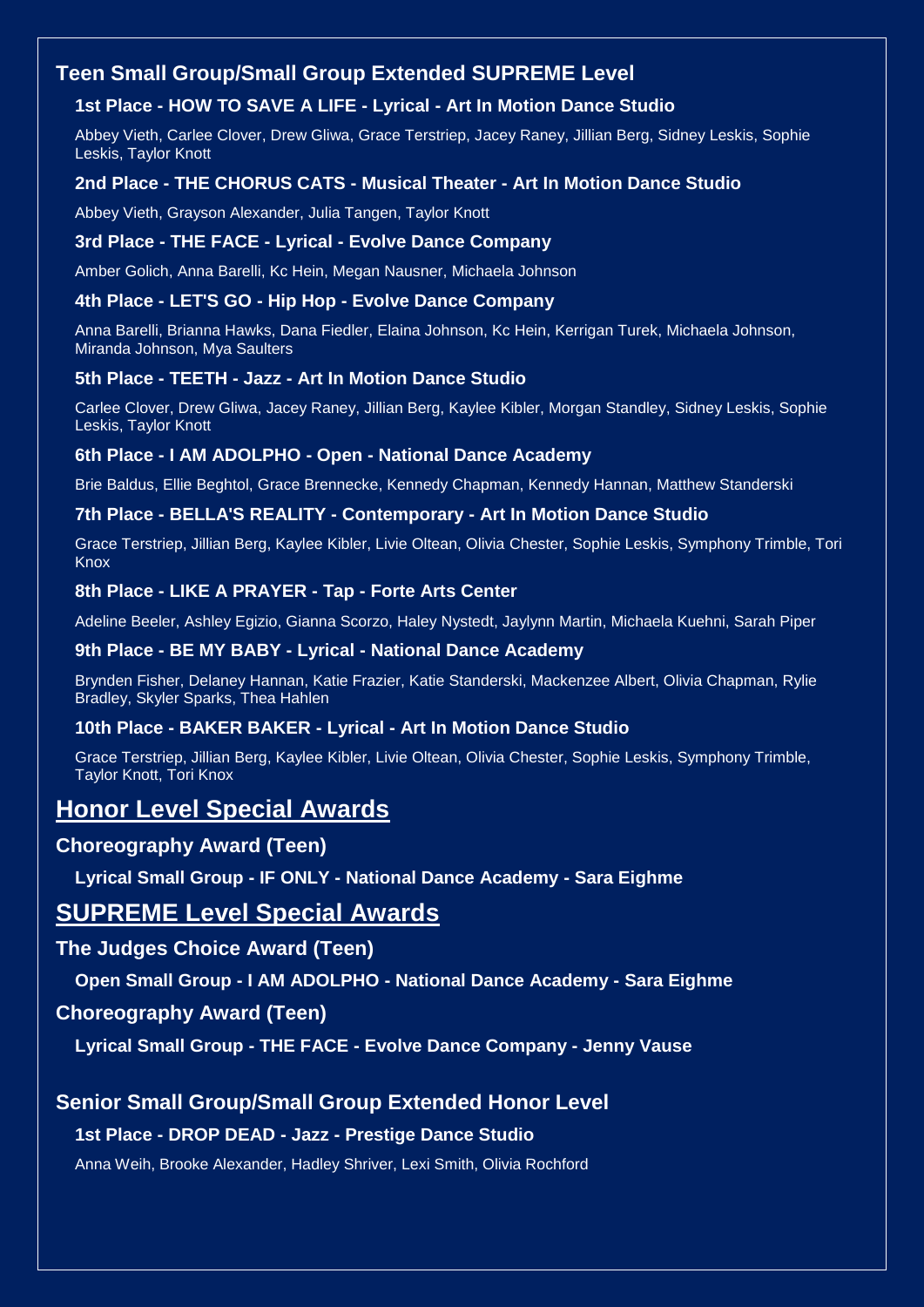# **2nd Place - COLD HEARTED SNAKE - Tap - Dance Works**

Abby Thumann, Anita Alaniz, Carmen Moss, Hailey Broer, Karlee Shaffer, Kayla Latham, Savannah Roseman, Tristan Blumer

# **Senior Small Group/Small Group Extended SUPREME Level**

### **1st Place - CROWS IN SNOW - Lyrical - Art In Motion Dance Studio**

Angelina Gibson, Carlee Clover, Ellie Davis, Emilee Miller, Emmaline Rapier, Jacey Raney, Morgan Standley, Sidney Leskis, Thomas Archey

#### **2nd Place - 1953 - Contemporary - Art In Motion Dance Studio**

Carlee Clover, Drew Gliwa, Ellie Davis, Emilee Miller, Emmaline Rapier, Jacey Raney, Sidney Leskis, Sophie Leskis

#### **3rd Place - REMEMBER US - Lyrical - Art In Motion Dance Studio**

Carlee Clover, Carsyn Currier, Ellie Davis, Emmaline Rapier, Jacey Raney, Megan Clapp, Morgan Standley, Sidney Leskis

#### **4th Place - THE PRAYER IF FRANCOIS - Open - Centerstage**

Abbey Schaefer, Anamarie Augustyn, Cydney Jones, Kaleigh Powell, Kayla Bowlin, Kennedy Dewey, Paige Carlovsky, Sesily Gaffey

#### **5th Place - HAD TO BE THERE - Open - Art In Motion Dance Studio**

Carlee Clover, Drew Gliwa, Ellie Davis, Emmaline Rapier, Jacey Raney, Megan Clapp, Sidney Leskis, Thomas Archey

#### **6th Place - NOTHING BUT WATER - Jazz - Centerstage**

Kaleigh Powell, Kayla Bowlin, Kennedy Dewey, Paige Carlovsky, Sesily Gaffey

#### **7th Place - I CAN'T FIND MY FRIENDS - Jazz - Art In Motion Dance Studio**

Carlee Clover, Carsyn Currier, Drew Gliwa, Ellie Davis, Emmaline Rapier, Jacey Raney, Sidney Leskis, Thomas Archey

#### **8th Place - WE'RE ON OUR WAY - Contemporary - Art In Motion Dance Studio**

Alyssa Trelz, Angelina Gibson, Carsyn Currier, Ellie Davis, Emmaline Rapier, Kaleigh Tompkins, Megan Clapp, Thomas Archey

#### **9th Place - MAMA - Lyrical - Centerstage**

Anamarie Augustyn, Kaleigh Powell, Kayla Bowlin, Kennedy Dewey, Paige Carlovsky, Sesily Gaffey

#### **10th Place - BOTH HANDS - Contemporary - Forte Arts Center**

Haley Nystedt, Hannah Kitchell, Michaela Kuehni, Samantha Legg

# **Honor Level Special Awards**

## **Choreography Award (Senior)**

**Jazz Small Group - DROP DEAD - Prestige Dance Studio - Jess Novotny**

# **SUPREME Level Special Awards**

### **Choreography Award (Senior)**

**Open Small Group - THE PRAYER OF FRANCOIS - Centerstage - Nikki Spinden-Meagher**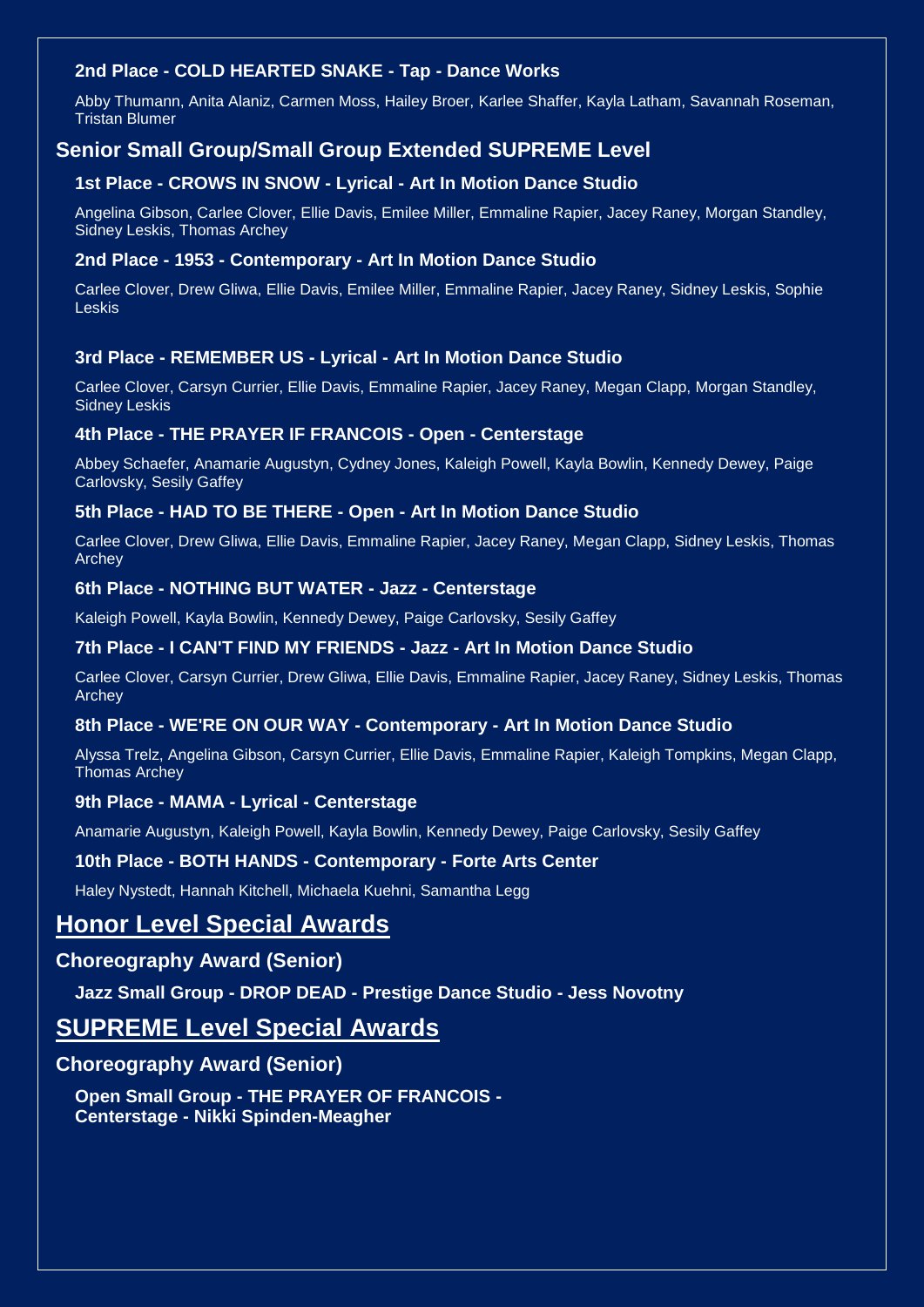# **Sunday, January 26, 2014**

# **Sportsmanship Award**

**National Dance Academy – Sara Eighme and dancers**

# **Petite Duet/Trios SUPREME Level**

**1st Place - PEACEFUL COEXISTENCE - Contemporary - Art In Motion Dance Studio**

Ella Tangen, Katherine Liagridonis

**2nd Place - WHO'S GOT THE PAIN - Musical Theater - Forte Arts Center**

Abigail Powers, Lola Nowak

#### **3rd Place - BRIGHTER THAN THE SUN - Jazz - Evolve Dance Company**

Charlotte Hart, Grace Thiede

# **Petite Large Group/Large Group Extended Honor Level**

# **1st Place - SUPABEAT - Jazz - DanceNation**

Annika Mcclure, Aubrey Wolf, Brianna Linde, Caroline Rausch, Elizabeth Barns, Eva Plathe, Jenna Mullan, Karlee Luneckas, Madison Bruce, Mariah Lake, Ryeligh Berrett, Rylee Lueken, Sydney Divoky

# **Petite Large Group/Large Group Extended SUPREME Level**

#### **1st Place - SPARE CHANGE - Contemporary - Art In Motion Dance Studio**

Brynn Tsiakals, Cassidy Keller, Ella Tangen, Ellie Tanner, Emily Fuentes, Georgia Liagridonis, Kaelyn Holmes, Katherine Liagridonis, Lihi Catriel, Neely Pulkstenis, Sofie Siemsen

### **2nd Place - CHIPETTE PARTY - Jazz - Art In Motion Dance Studio**

Annilee Griffeth, Ashlyn Miller, Brynn Tsiakals, Cassidy Keller, Cecilia Vermillion, Charley Farren, Ella Tangen, Ellie Tanner, Harper Farrell, Kaelyn Holmes, Katherine Liagridonis, Makenna Gray, Momoe Tanaka, Neely Pulkstenis, Reggan Smith, Sadie Tsiakals, Sofie Siemsen

# **Honor Level Special Awards**

# **Choreography Award (Petite)**

**Jazz Large Group - SUPABEAT - DanceNation - Jenny Thielman**

# **SUPREME Level Special Awards**

### **Choreography Award (Petite)**

**Contemporary Large Group - SPARE CHANGE - Art In Motion Dance Studio - Skylee Trimble**

# **Junior Duet/Trios SUPREME Level**

#### **1st Place - TOO YOUNG - Lyrical - Art In Motion Dance Studio**

Anna Valdman, Georgia Liagridonis, Julia Tangen

### **2nd Place - CLUTTER - Modern - Art In Motion Dance Studio**

Georgia Liagridonis, Julia Tangen, Taylor Knott

#### **3rd Place - FUNKY Y2C - Jazz - Evolve Dance Company**

Lauren Mendoza, Mya Saulters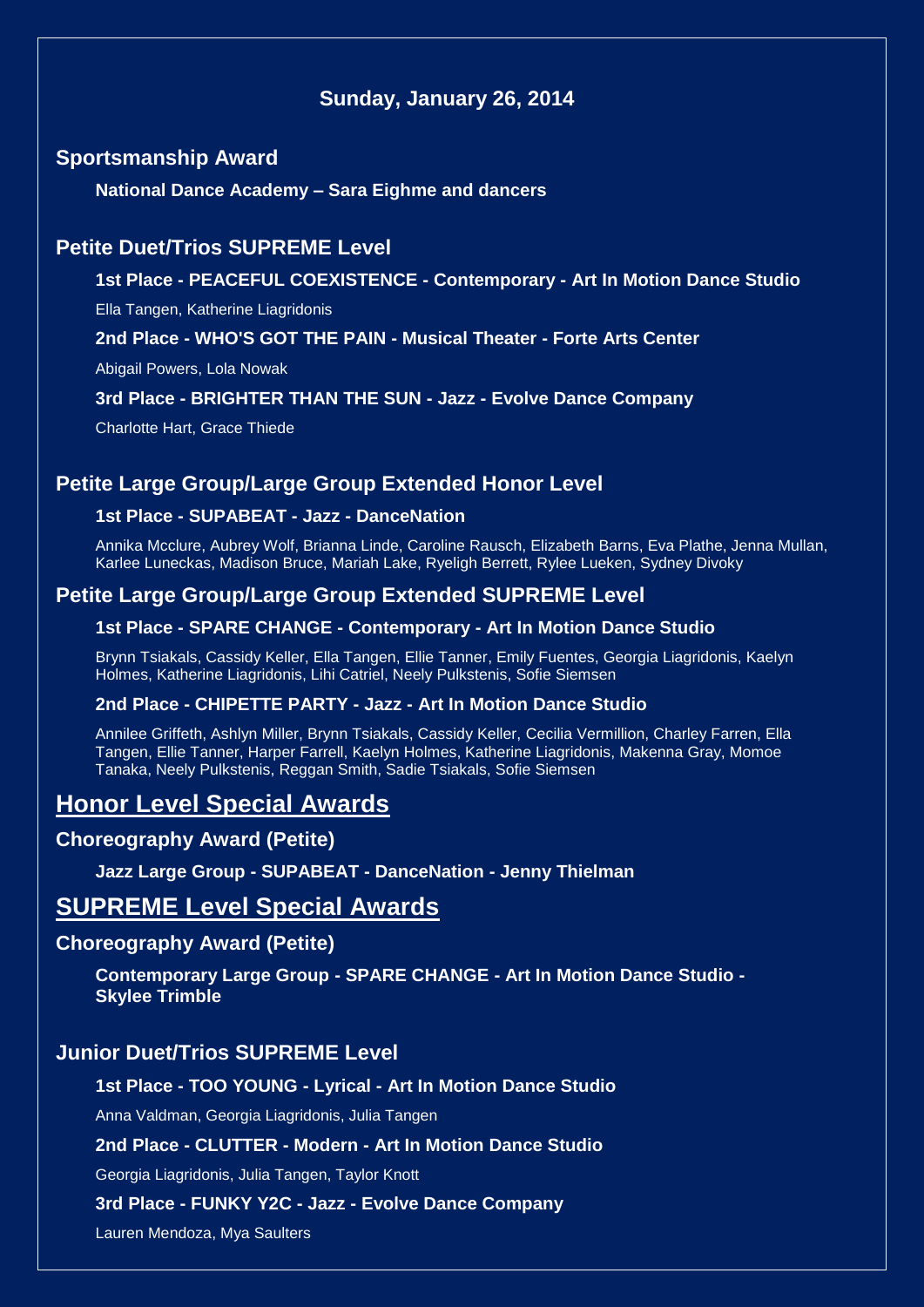#### **4th Place - FIX YOU - Contemporary - Art In Motion Dance Studio**

Georgia Liagridonis, Katherine Liagridonis

#### **5th Place - WINGS - Jazz - Art In Motion Dance Studio**

Anna Valdman, Emily Fuentes, Lihi Catriel

#### **6th Place - BLACKBIRD - Modern - Forte Arts Center**

Ashley Egizio, Gianna Scorzo

#### **7th Place - BLACK TUXEDO - Open - Tina's Dance Studio, Inc.**

Hannah Bain, Josie Lindle

#### **8th Place - SOMETHING BETTER THAN THIS - Musical Theater - Forte Arts Center**

Gianna Scorzo, Laken Testa

#### **9th Place - A WORLD TO BELIEVE IN - Lyrical - Evolve Dance Company**

Joslynn Labak, Lauren Kerr

#### **10th Place - RAINING MEN - Tap - Forte Arts Center**

Emily Simpson, Sofia Scorzo

# **Junior Large Group/Large Group Extended Honor Level**

#### **1st Place - JET SET - Jazz - National Dance Academy**

Ava Hunt, Avery Johnson, Haley O'brien, Jaimie Bartelme, Jaycee Frantz, Kyleigh Kruse, Maegan Reininga, Maggie Baldus, Natalie Loecher, Sofie Fuhrman

#### **2nd Place - BIG FRENCH BOYFRIEND - Musical Theater - Xtreme Dance**

Abigail Coats, Bailee Wenzel, Booke Bauer, Emma Kapler, Hannah Grass, Isabelle Pfeiffer, Jacquelyn Peckosh, Olivia Jones, Olivia Pfeiler, Paige Kemp, Sophia Skemp

#### **3rd Place - 54321 LET'S GO - Hip Hop - Xtreme Dance**

Abigail Coats, Bailee Wenzel, Booke Bauer, Emma Kapler, Hannah Grass, Isabelle Pfeiffer, Katherine Engelken, Olivia Pfeiler, Paige Kemp, Rita Greener, Sophia Skemp, Taylor Flanagan

#### **4th Place - TWO DOTS - Modern - National Dance Academy**

Ava Hunt, Avery Johnson, Haley O'brien, Jaimie Bartelme, Jaycee Frantz, Kyleigh Kruse, Maegan Reininga, Maggie Baldus, Natalie Loecher, Sofie Fuhrman

#### **5th Place - CRITICAL - Open - Centerstage**

Abigail Yingling, Ally Cytrych, Brooklyn Fritts-lachat, Eaden Hvarre, Ellah Dorn, Ellia Escobar, Eve Hvarre, Isabella Reyes, Jojo Yeager, Kamryn Stockton, Kennedy Yingling, Logan Moeller, Noelle Herwig

#### **6th Place - SHADES - Jazz - Dance Works**

Alyssa Broer, Brianna Aleksiejczyk, Chanelle Maxfield, Emma Peters, Emma Ragan, Isabella Martens, Isabelle Sneath, Jordan Colton, Kaedyn Burkey, Kiley Stineman, Melina Williams, Tiffany Le

#### **7th Place - GIRL TALK - Tap - Dance Works**

Alyssa Broer, Brianna Aleksiejczyk, Chanelle Maxfield, Emma Ragan, Isabella Martens, Isabelle Sneath, Jordan Colton, Kaedyn Burkey, Melina Williams, Tiffany Le

#### **8th Place - STAND BY ME - Lyrical - Xtreme Dance**

Alexis Lonning, Ashley Aird, Courtney Less, Emma Powers, Hannah Grass, Katherine Engelken, Lauren Neuhaus, Natalie Meyer, Natalie Onderick, Rita Greener

#### **9th Place - WORK ME DOWN - Jazz - Xtreme Dance**

Alexis Lonning, Ashley Aird, Courtney Less, Emma Powers, Hannah Grass, Katherine Engelken, Lauren Neuhaus, Natalie Meyer, Natalie Onderick, Rita Greener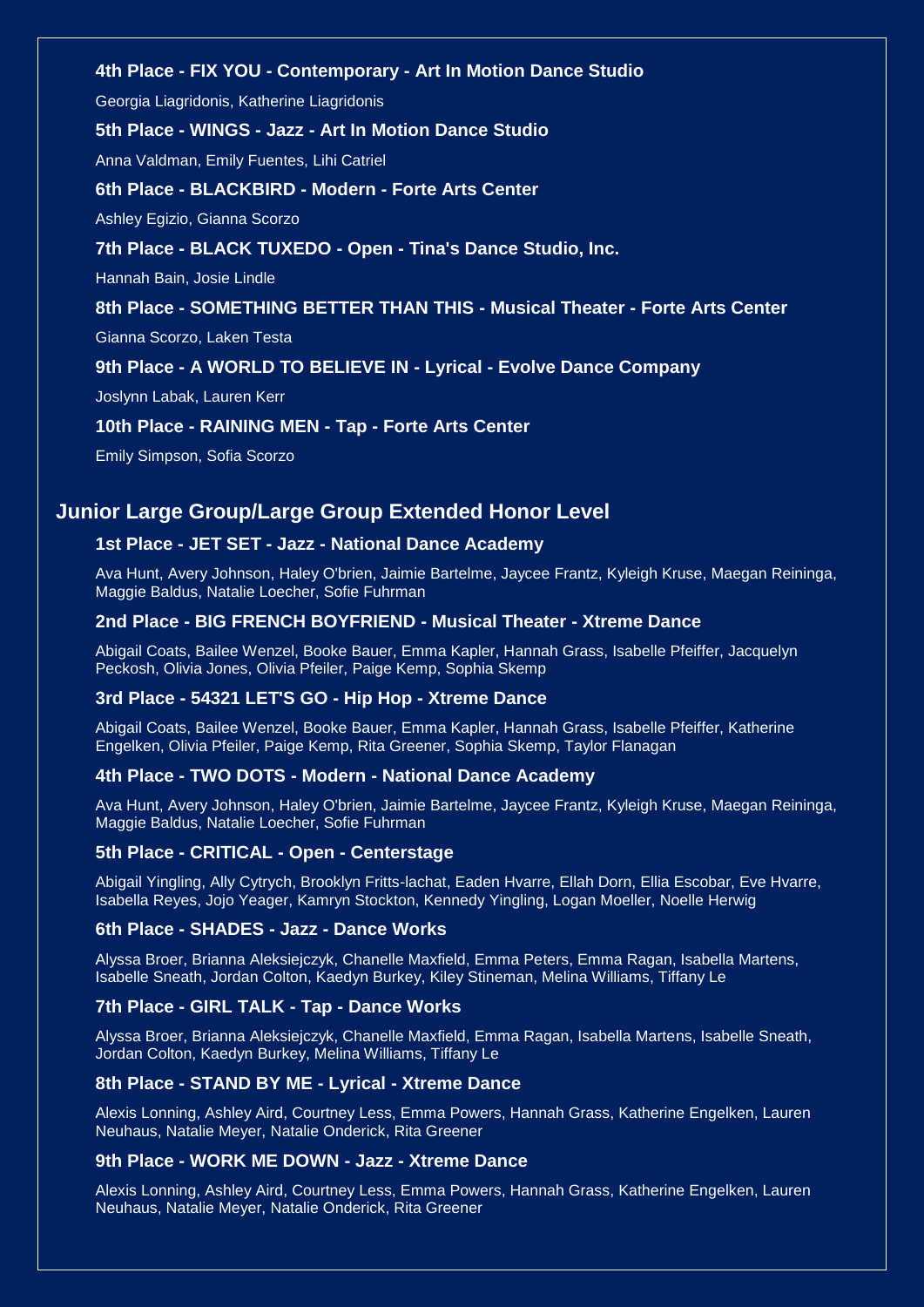# **Junior Large Group/Large Group Extended SUPREME Level**

# **1st Place - I CAN BE A FREAK - Jazz - Art In Motion Dance Studio**

Abbey Vieth, Abby Rushton, Anna Valdman, Ella Tangen, Emily Fuentes, Georgia Liagridonis, Grace Terstriep, Grayson Alexander, Jillian Berg, Julia Tangen, Katelyn Swartz, Katherine Liagridonis, Kaylee Kibler, Lihi Catriel, Livie Oltean, Olivia Chester, Sophie Leskis, Symphony Trimble, Taylor Knott

### **2nd Place - BRING HIM HOME - Lyrical - Art In Motion Dance Studio**

Abbey Vieth, Abby Rushton, Anna Valdman, Athena Mills, Emily Fuentes, Georgia Liagridonis, Grace Sumitro, Grayson Alexander, Julia Tangen, Katelyn Swartz, Lihi Catriel, Mariah Winterbottom

### **3rd Place - ON THAT MORNING - Contemporary - Art In Motion Dance Studio**

Abbey Vieth, Abby Rushton, Aliya Acree, Anna Valdman, Athena Mills, Brynn Tsiakals, Emily Fuentes, Georgia Liagridonis, Grace Sumitro, Grayson Alexander, Julia Tangen, Katelyn Swartz, Livie Oltean, Mariah Winterbottom, Olivia Chester, Reilly Farren, Taylor Knott

# **4th Place - LIPGLOSS - Hip Hop - Evolve Dance Company**

Ashley Habig, Ayanna Tate, Charlotte Hart, Grace Thiede, Joslynn Labak, Lauren Kerr, Lauren Mendoza, Madison Gunderson, Mallory Nausner, Sophie Dibenedetto

### **5th Place - TRUST IN ME - Jazz - National Dance Academy**

Brynden Fisher, Chloe Marzen, Delaney Hannan, Elle Magnussen, Emma Havlik, Isabelle Mentzer, Katie Frazier, Katie Standerski, Kendall Sturtz, Kess Brown, Lindsey Hill, Mackenzee Albert, Macy Deutmeyer, Madyson Arenson, Olivia Chapman, Rylie Bradley, Skyler Sparks, Thea Hahlen

#### **6th Place - SHE'S IN LOVE - Musical Theater - Forte Arts Center**

Abigail Powers, Caitlyn Schultz, Cameron Schultz, Cheyenne Bishop, Delainey Roots, Emily Simpson, Lola Nowak, Mackenzie Enger, Stefanie Schellhorn, Taylor Vucsko

#### **7th Place - IT'S MY TIME - Hip Hop - Centerstage**

Abigail Yingling, Addison Foster, Ally Cytrych, Brooklyn Fritts-lachat, Eaden Hvarre, Ellah Dorn, Ellia Escobar, Eve Hvarre, Isabella Reyes, Jojo Yeager, Jordyn Crawford, Kamryn Stockton, Kennedy Yingling, Logan Moeller, Noelle Herwig

### **8th Place - WE'RE NOT GONNA TAKE IT - Tap - Centerstage**

Abigail Yingling, Brooklyn Fritts-lachat, Eaden Hvarre, Ellah Dorn, Eve Hvarre, Isabella Reyes, Jojo Yeager, Kamryn Stockton, Kennedy Yingling, Logan Moeller, Noelle Herwig

### **9th Place - BRIDGE OF LIGHT - Lyrical - Evolve Dance Company**

Ashley Habig, Ayanna Tate, Casey Madeen, Charlotte Hart, Grace Thiede, Joslynn Labak, Katie Hart, Lauren Kerr, Lauren Mendoza, Madison Gunderson, Mallory Nausner, Tessa Andrews

### **10th Place - GO AWAY - Tap - Centerstage**

Allie Foster, Ally Cytrych, Dakota Shuck, Eaden Hvarre, Emma Blackbourn, Jade Miller, Jenna Pitman, Jozi Dever, Kaelyn Munson, Madilyn Bennett, Olivia Jones, Taylor Masters, Taylor Troutman

# **Honor Level Special Awards**

# **Choreography Award (Junior)**

**Jazz Large Group - JET SET - National Dance Academy - Sara Eighme**

# **SUPREME Level Special Awards**

# **Choreography Award (Junior)**

**Jazz Large Group - I CAN BE A FREAK - Art In Motion Dance Studio - Tricia Trimble**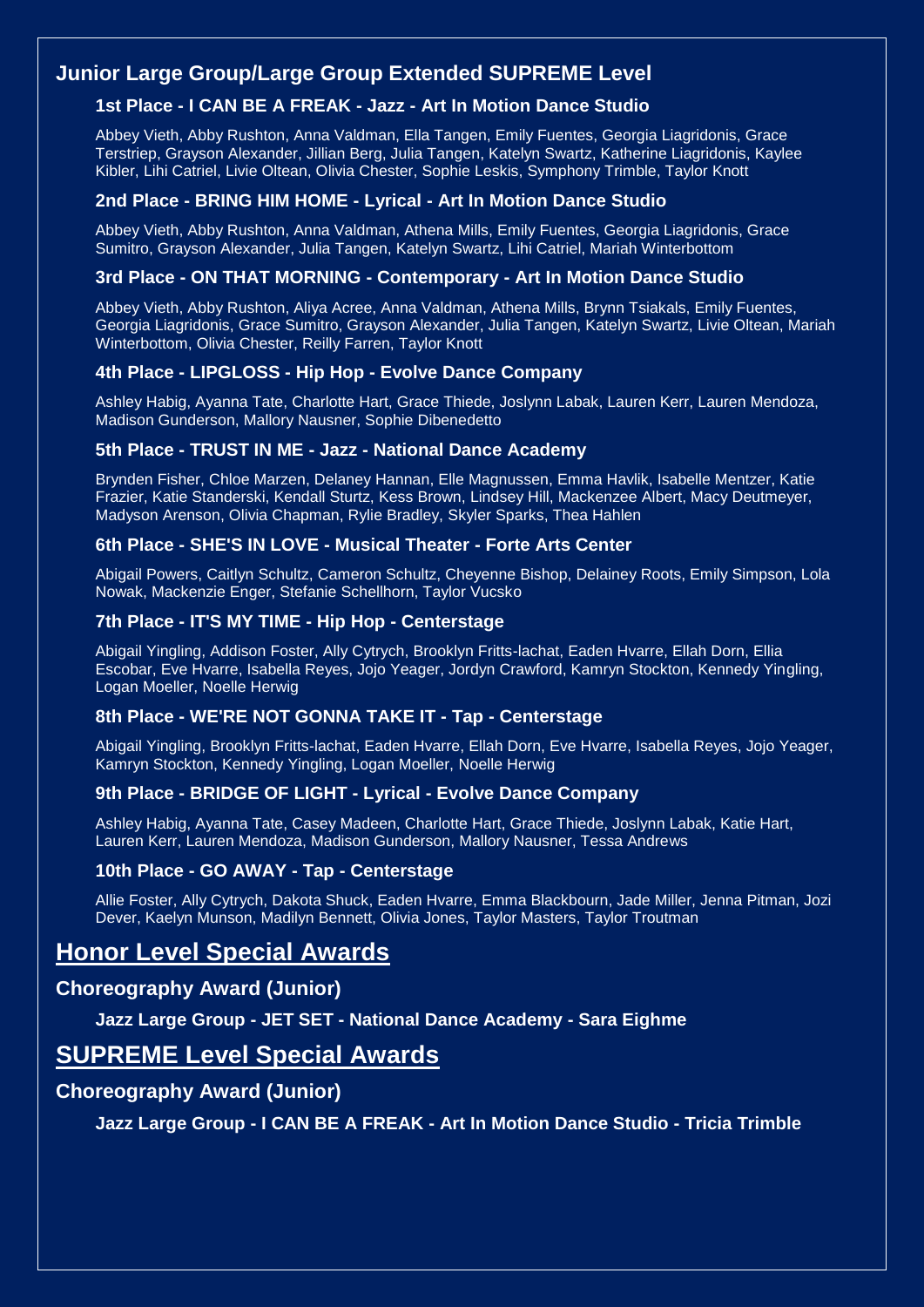# **Junior Line/Line Extended/Production SUPREME Level**

# **1st Place - THE LOST GIRL - Contemporary - Art In Motion Dance Studio**

Abbey Vieth, Abby Rushton, Aliya Acree, Amanda Yeazel, Anna Valdman, Annabeth Cowsert, Annilee Griffeth, Ashlyn Miller, Athena Mills, Brynn Tsiakals, Cassidy Keller, Charley Farren, Ella Tangen, Ellie Tanner, Emily Fuentes, Georgia Liagridonis, Grace Sumitro, Grace Terstriep, Grayson Alexander, Harper Farrell, Jillian Berg, Julia Tangen, Katelyn Swartz, Katherine Liagridonis, Kaylee Kibler, Lexi Graybeal, Lihi Catriel, Livie Oltean, Makenzie Mccoy, Mariah Winterbottom, Olivia Chester, Reggan Smith, Reilly Farren, Sadie Tsiakals, Sofie Siemsen, Sophie Leskis, Symphony Trimble, Taylor Knott, Tori Knox

# **Junior Line/Line Extended/Production Honor Level**

#### **1st Place - WILD WEST - Production - National Dance Academy**

Addison Berg, Adrianna Segal, Allie Birkey, Anna Kalan, Ava Hunt, Ava Klopfenstein, Avery Johnson, Brooklyn Hahlen, Brynn Carr, Calista Kincaid, Caroline Richardson, Catherine White, Celia Smith, Claire Haefner, Courtney Janssen, Elizabeth Kacena, Emily Pistulka, Emma Barthelme, Emma Geneser, Erin Smith, Haley O'brien, Holland Mcmahon, Isabel Barnes, Isabel Gamez, Jack Delaney, Jaimie Bartelme, Jaycee Frantz, Jenna Bartelme, Jordan Monk, Jordyn Boge, Kaelyn Huber, Kaylee Bruce, Kelsey O'brien, Kevin Drahos, Kyleigh Kruse, Lauren Parmley, Lillian Merkel, Lorissa Hickson, Madden Halapua, Madeline O'shea, Maegan Reininga, Maggie Baldus, Maleah Nooteboom, Mila Mcmahon, Morgan Klostermann, Morgan Michels, Naomi Durin, Natalie Loecher, Rachel Bohnenkamp, Regan Heying, Samantha Smith, Sara Schmitt, Sierra Durin, Sofie Fuhrman, Sydney Dusek, Sydney Smith, Tasha Gilkison, Taylor Turner

# **2nd Place - CIRCUS - Production - Dance Works**

Abbey Heinrichs, Addison Aleksiejczyk, Addison Flynn, Alyssa Broer, Anastasia Smith, Anita Alaniz, Annabelle Gillespie, Brianna Aleksiejczyk, Cassidy Gerdts, Chanelle Maxfield, Chelsea Milke, Claire Gillespie, Emma Follis, Grace Follis, Grace James, Gracie Sheppard, Hailey Broer, Hailey Hansen, Jerzey Sheppard, Kaedyn Burkey, Karlee Shaffer, Katie Roseman, Kellie Nelson, Kiley Stineman, Kylee Harper, Kylee Willis, Laila Schmidt, Laura Stineman, Leah Zeimet, Lydia Rice, Maddilyn Boche, Madison Mangels, Mallory Owens, Paige Nelson, Peyton Flynn, Presley Roseman, Savannah Roseman, Serena Arguello, Tatum Connelly, Tristan Blumer

# **Teen Duet/Trios SUPREME Level**

#### **1st Place - SAY SOMETHING - Lyrical - Art In Motion Dance Studio**

Drew Gliwa, Sophie Leskis

#### **2nd Place - IRRELEVANT - Lyrical - Art In Motion Dance Studio**

Jillian Berg, Taylor Knott

#### **3rd Place - MY PREROGATIVE - Jazz - Art In Motion Dance Studio**

Carlee Clover, Jillian Berg

#### **4th Place - CALL ME - Jazz - Art In Motion Dance Studio**

Abbey Vieth, Grayson Alexander

#### **5th Place - TO BUILD A HOME - Contemporary - Art In Motion Dance Studio**

Abbey Vieth, Julia Tangen

#### **6th Place - GONE - Open - Evolve Dance Company**

Anna Barelli, Elaina Johnson

**7th Place - YOUNG AND BEAUTIFUL - Lyrical - Evolve Dance Company**

Anna Barelli, Kc Hein

### **8th Place - SAVE THE LAST DANCE FOR ME - Open - National Dance Academy**

Brynden Fisher, Rylie Bradley

#### **9th Place - THIS IS ME - Lyrical - Evolve Dance Company**

Elaina Johnson, Miranda Johnson, Mya Saulters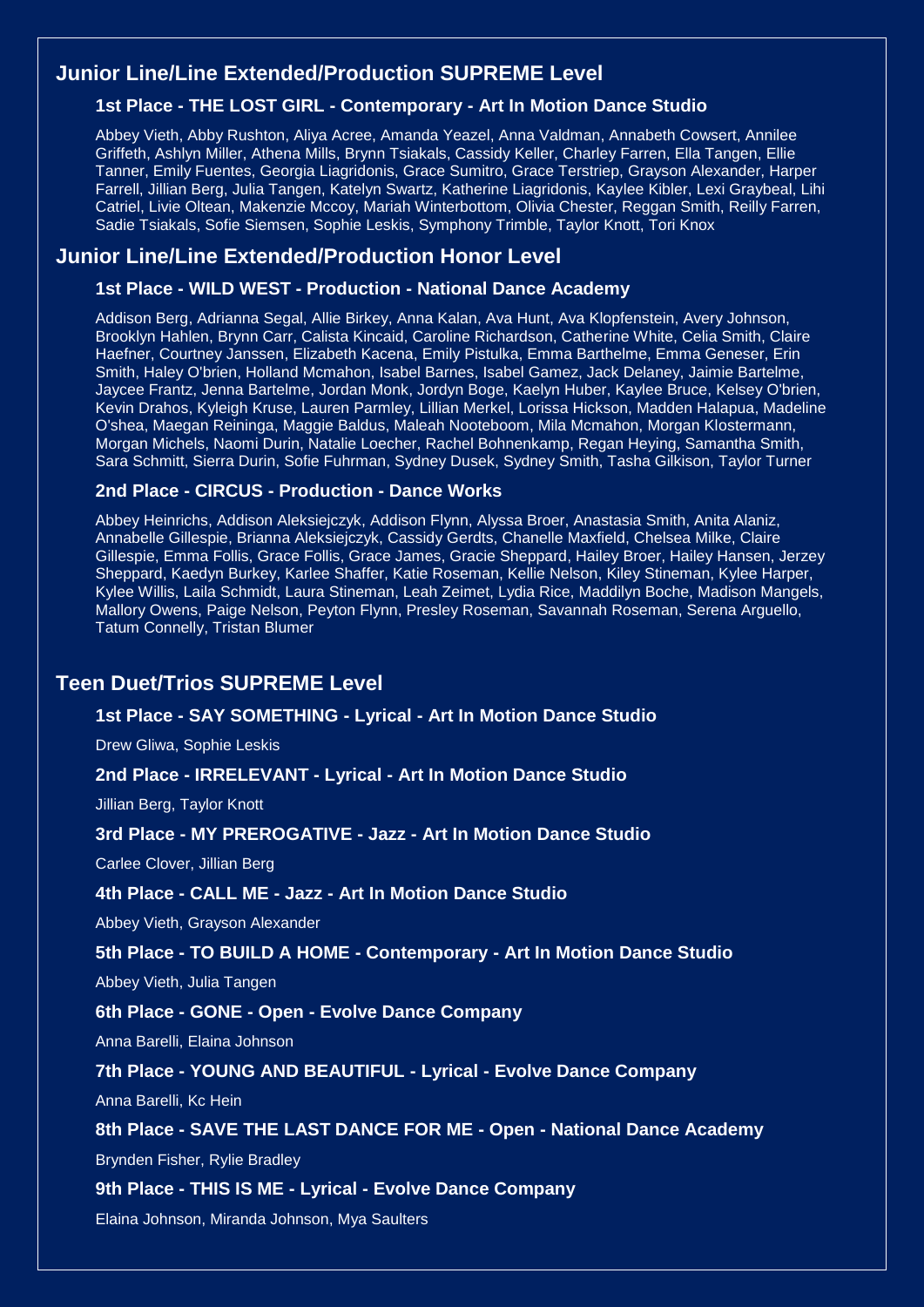#### **10th Place - GARDEN OF EDEN - Contemporary - Tina's Dance Studio, Inc.**

Hannah Link, Nicole Hanna

# **Teen Large Group/Large Group Extended Honor Level**

# **1st Place - ONE BEAUTIFUL EVENING - Contemporary - Xtreme Dance**

Aubrey Neuhaus, Bailey Hasken, Catherine Greener, Ellie Akins, Imani Bush, Kaylee Hogan, Lauren Cordes, Lauren Culbertson, Lillian Mcgraw, Maddie Rix, Triclyn Flogel

#### **2nd Place - MOTOWN MADNESS - Jazz - Xtreme Dance**

Alexis Lonning, Aubrey Neuhaus, Bailey Hasken, Catherine Greener, Courtney Less, Cydney Tath, Ellie Akins, Imani Bush, Kaylee Hogan, Lauren Cordes, Lauren Culbertson, Lauren Neuhaus, Lillian Mcgraw, Maddie Rix, Sophia Hefel, Triclyn Flogel

#### **3rd Place - MOVE IT - Jazz - National Dance Academy**

Catherine White, Courtney Janssen, Jenna Bartelme, Jordan Monk, Jordyn Boge, Madeline O'shea, Morgan Klostermann, Regan Heying, Samantha Smith, Sydney Dusek, Sydney Smith

### **4th Place - DIRTY LAUNDRY - Open - Xtreme Dance**

Aubrey Neuhaus, Bailey Hasken, Catherine Greener, Ellie Akins, Imani Bush, Kaylee Hogan, Lauren Cordes, Lauren Culbertson, Lillian Mcgraw, Maddie Rix, Triclyn Flogel

#### **5th Place - COUNT ME IN - Lyrical - DanceNation**

Camille Ray, Hannah Carr, Hannah Coyle, Hannah Lowry, Kali Rickertsen, Kate Flaherty, Maddy Milks, Olivia Otto, Rachel Petersen, Savanna Mcatee

#### **6th Place - SING WITH A SWING - Open - National Dance Academy**

Allie Birkey, Anna Kalan, Brooklyn Hahlen, Calista Kincaid, Emily Pistulka, Emma Geneser, Holland Mcmahon, Kaelyn Huber, Kelsey O'brien, Kevin Drahos, Lauren Parmley, Tasha Gilkison, Taylor Turner

#### **7th Place - STUBBORN LOVE - Contemporary - National Dance Academy**

Catherine White, Courtney Janssen, Jenna Bartelme, Jordan Monk, Jordyn Boge, Madeline O'shea, Morgan Klostermann, Regan Heying, Samantha Smith, Sydney Dusek, Sydney Smith

#### **8th Place - GET MOVING - Tap - Xtreme Dance**

Abigail Coats, Allyson Dress, Bailee Wenzel, Ellie Akins, Emma Akins, Imani Bush, Lauren Culbertson, Maddie Rix, Megan Kuennen, Natalie Hoy

#### **9th Place - BOY I GOTTA HAVE YOU - Jazz - National Dance Academy**

Allie Birkey, Anna Kalan, Brooklyn Hahlen, Calista Kincaid, Emily Pistulka, Emma Geneser, Holland Mcmahon, Kaelyn Huber, Kelsey O'brien, Kevin Drahos, Lauren Parmley, Tasha Gilkison, Taylor Turner

#### **10th Place - WINGS - Tap - Donna's Dance Place**

Alexa Gormley, Allie Mersch, Brenna Pazour, Halle Hill, Hannah Herold, Kaitryn Williams, Makendri Zieser, Morgan Ashley, Rosalind Carey, Sophia Wedel

### **Teen Large Group/Large Group Extended SUPREME Level**

#### **1st Place - MY YELLOW LIGHT - Contemporary - Art In Motion Dance Studio**

Aly Kluth, Angelina Gibson, Carlee Clover, Drew Gliwa, Ellie Davis, Emmaline Rapier, Grace Lammers, Grace Terstriep, Jacey Raney, Jillian Berg, Kaylee Kibler, Livie Oltean, Monica Clapp, Olivia Chester, Priscilla Fuentes, Sadie Schanbacher, Sophie Leskis, Symphony Trimble, Tori Knox

#### **2nd Place - SHINE - Lyrical - Art In Motion Dance Studio**

Abbey Vieth, Abby Rushton, Anna Valdman, Grace Sumitro, Grace Terstriep, Grayson Alexander, Jillian Berg, Julia Tangen, Katelyn Swartz, Kaylee Kibler, Lexi Graybeal, Livie Oltean, Mariah Winterbottom, Olivia Chester, Sophie Leskis, Symphony Trimble, Taylor Knott, Tori Knox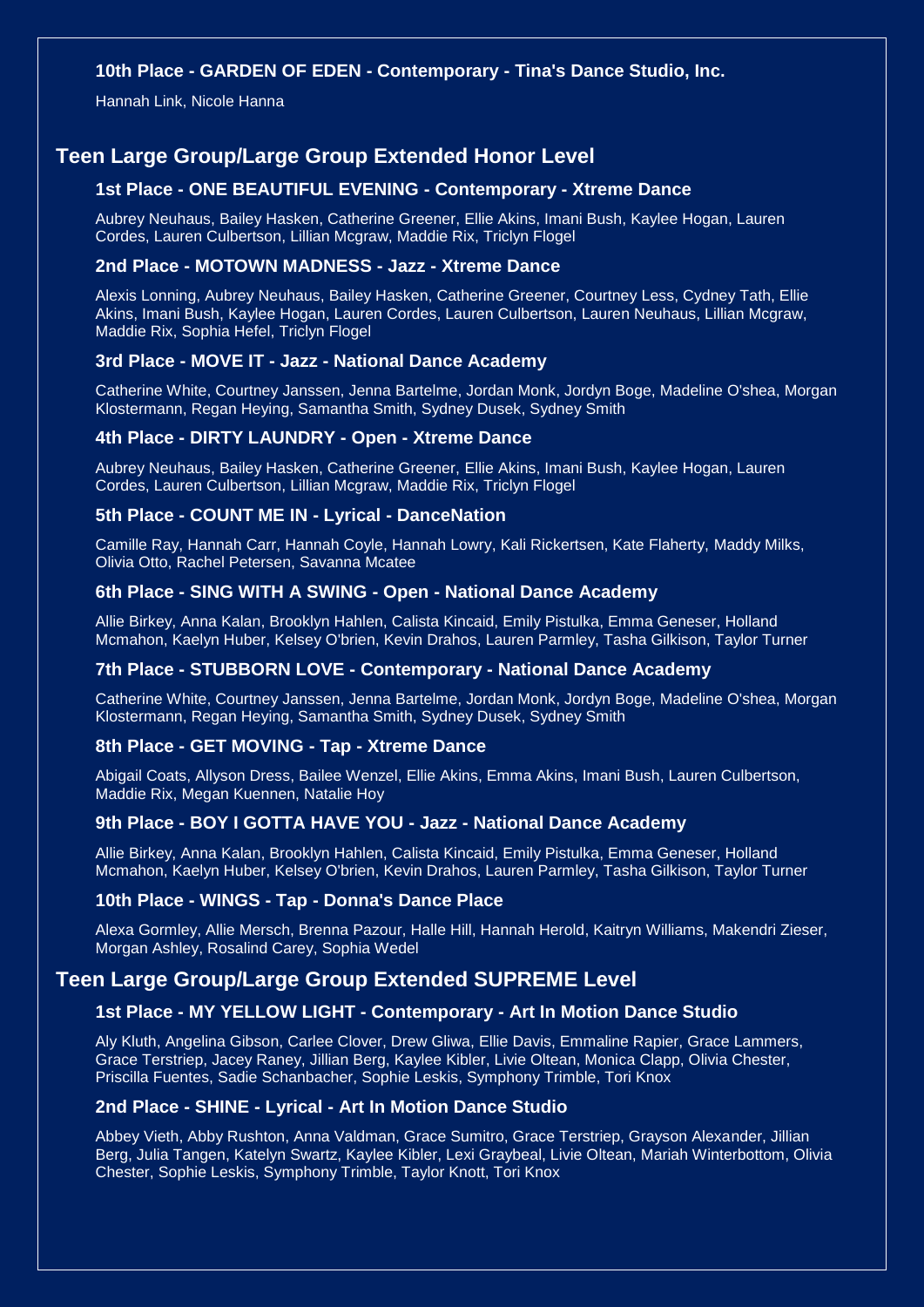### **3rd Place - JANET NATION - Open - Tina's Dance Studio, Inc.**

Alexis Werthmann, Alyssa Schnoor, Dana Gehrls, Emily Monroe, Essence Mcgrew, Haley Mcclure, Hannah Link, Jaime Henderkott, Jenna Brehmer, Josie Lindle, Kaci Greenleaf, Kaeli Verbrugge, Nicole Hanna, Rachael Roenfeldt, Teresa Paar

#### **4th Place - OLD SKOOL - Hip Hop - Tina's Dance Studio, Inc.**

Alexis Yaddoff, Alyssa Schnoor, Bethany Schwarz, Chloe Schwab, Dana Gehrls, Elsa Treiber, Emily Monroe, Georgia Nissen, Hannah Bain, Hannah Link, Hannah Matthaidess, Isabella Bullock, Josie Lindle, Kaeli Verbrugge, Lily Kain, Lydia Ralfs, Malak Almotairi, Mallory Loussaert, Mckenzie Seymour

#### **5th Place - I'LL BE - Lyrical - Evolve Dance Company**

Amber Golich, Anna Barelli, Brianna Hawks, Dana Fiedler, Elaina Johnson, Kc Hein, Kerrigan Turek, Kristin Opon, Megan Nausner, Michaela Johnson, Miranda Johnson, Mya Saulters

#### **6th Place - PUMP THE BEAT - Jazz - Art In Motion Dance Studio**

Abbey Vieth, Aly Kluth, Angelina Gibson, Becca Lemek, Carsyn Currier, Drew Gliwa, Emilee Miller, Emily Fuentes, Georgia Liagridonis, Grayson Alexander, Jillian Berg, Julia Tangen, Kaylee Kibler, Livie Oltean, Monica Clapp, Olivia Chester, Sophie Leskis, Taylor Knott

### **7th Place - UNCHAINED MELODY - Lyrical - Tina's Dance Studio, Inc.**

Alyssa Schnoor, Essence Mcgrew, Hannah Link, Hannah Matthaidess, Jaime Henderkott, Jenna Brehmer, Kaeli Verbrugge, Lydia Ralfs, Malak Almotairi, Mckenzie Seymour, Nicole Hanna

#### **8th Place - A LITTLE BIT OF TRUST - Open - Evolve Dance Company**

Claire Maroney, Joslynn Labak, Katie Hart, Lauren Mendoza, Lexie Palmer, Mallory Nausner, Mya Saulters, Olivia Draeger, Sophie Dibenedetto, Taylor Doane

#### **9th Place - IRIS - Contemporary - Tina's Dance Studio, Inc.**

Alexis Yaddoff, Alyssa Schnoor, Bethany Schwarz, Dana Gehrls, Elsa Treiber, Emily Monroe, Essence Mcgrew, Hannah Link, Isabel Brimeyer, Jenna Brehmer, Josie Lindle, Kaeli Verbrugge, Lily Kain, Lydia Ralfs, Malak Almotairi, Mallory Loussaert, Nicole Hanna

#### **10th Place - J. LO - Jazz - Tina's Dance Studio, Inc.**

Alyssa Schnoor, Essence Mcgrew, Hannah Link, Hannah Matthaidess, Jaime Henderkott, Jenna Brehmer, Kaeli Verbrugge, Lydia Ralfs, Malak Almotairi, Mckenzie Seymour, Nicole Hanna

# **Honor Level Special Awards**

### **The Judges Choice Award (Teen)**

### **Jazz Large Group - MOTOWN MADNESS - Xtreme Dance - Patrice Barakat**

### **Choreography Award (Teen)**

**Contemporary Large Group - ONE BEAUTIFUL EVENING - Xtreme Dance - Jessalynn Siwa**

# **SUPREME Level Special Awards**

### **Choreography Award (Teen)**

**Contemporary Large Group - MY YELLOW LIGHT - Art In Motion Dance Studio - Jared Baker**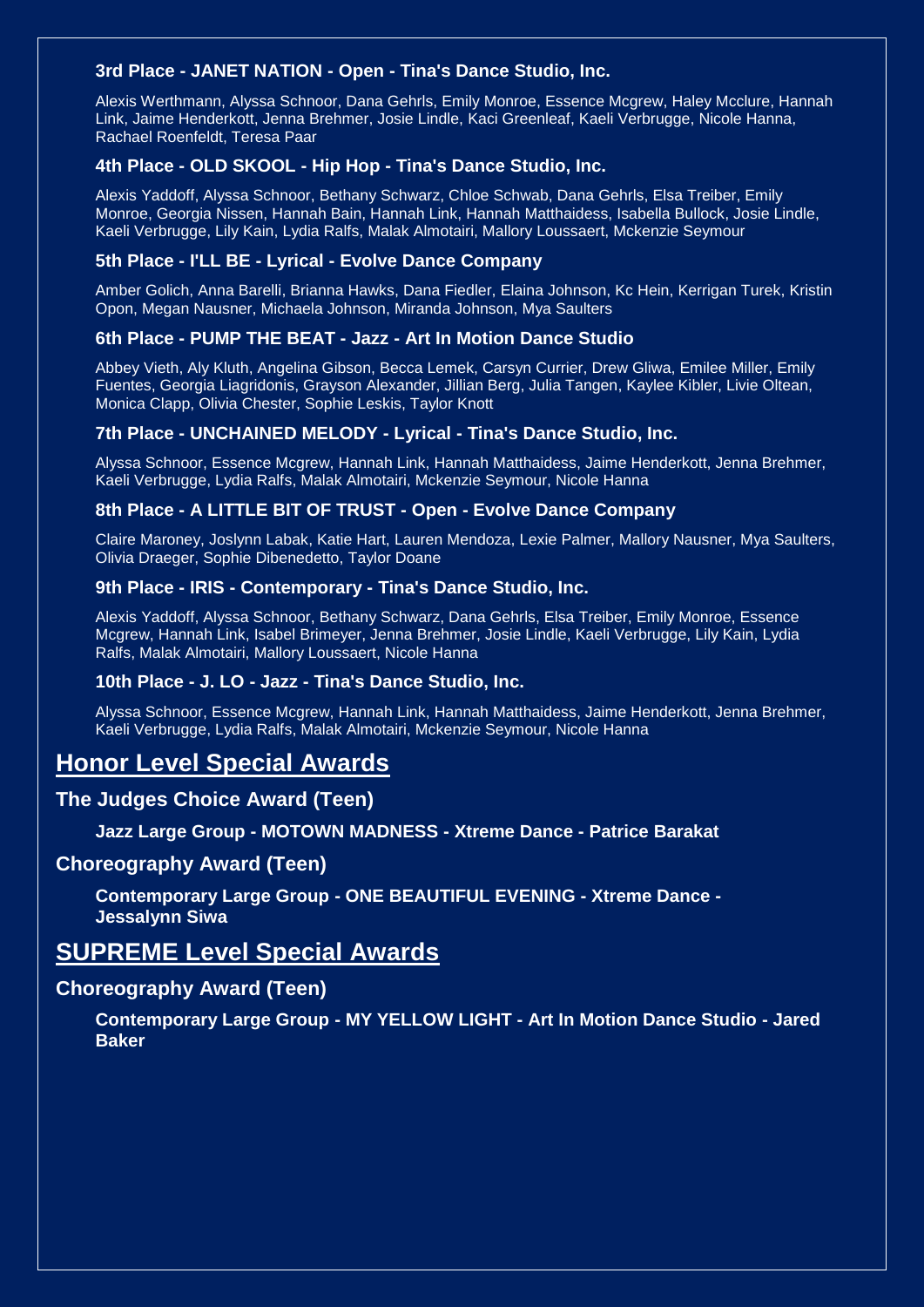# **Teen Line/Line Extended/Production SUPREME Level**

# **1st Place - THE AIMAZING CHRISTMAS! - Production - Art In Motion Dance Studio**

Abbey Vieth, Abby Rushton, Aliya Acree, Aly Kluth, Alyssa Trelz, Amanda Yeazel, Angelina Gibson, Anna Valdman, Annabeth Cowsert, Annilee Griffeth, Ashlyn Miller, Athena Mills, Becca Lemek, Brianna Doyle, Brynn Tsiakals, Carlee Clover, Carsyn Currier, Cassidy Keller, Cecilia Vermillion, Charley Farren, Drew Gliwa, Ella Tangen, Ellie Davis, Ellie Tanner, Emilee Miller, Emily Fuentes, Emmaline Rapier, Georgia Liagridonis, Grace Lammers, Grace Sumitro, Grace Terstriep, Grayson Alexander, Harper Farrell, Jacey Raney, Jamie Gunther, Jillian Berg, Julia Tangen, Kaelyn Holmes, Kaleigh Tompkins, Katelyn Swartz, Katherine Liagridonis, Kaylee Kibler, Lexi Graybeal, Lihi Catriel, Livie Oltean, Makenna Gray, Makenzie Mccoy, Mariah Winterbottom, Megan Clapp, Monica Clapp, Morgan Standley, Neely Pulkstenis, Olivia Chester, Priscilla Fuentes, Reggan Smith, Reilly Farren, Sadie Schanbacher, Sadie Tsiakals, Sidney Leskis, Sofie Siemsen, Sophie Leskis, Symphony Trimble, Taylor Knott, Thomas Archey, Tori Knox

### **2nd Place - GRENADE - Lyrical - Art In Motion Dance Studio**

Abbey Vieth, Abby Rushton, Aly Kluth, Alyssa Trelz, Angelina Gibson, Anna Valdman, Annabeth Cowsert, Athena Mills, Brianna Doyle, Carlee Clover, Carsyn Currier, Drew Gliwa, Ellie Davis, Emmaline Rapier, Georgia Liagridonis, Grace Lammers, Grace Terstriep, Grayson Alexander, Jacey Raney, Jamie Gunther, Jillian Berg, Julia Tangen, Kaleigh Tompkins, Katelyn Swartz, Kaylee Kibler, Lexi Graybeal, Livie Oltean, Mariah Winterbottom, Megan Clapp, Monica Clapp, Priscilla Fuentes, Sadie Schanbacher, Sidney Leskis, Symphony Trimble, Taylor Knott, Thomas Archey

### **3rd Place - FOR YOUR ENTERTAINMENT - Production - National Dance Academy**

Brie Baldus, Brynden Fisher, Charlotte Dean, Chloe Marzen, Delaney Hannan, Elle Magnussen, Ellie Beghtol, Emma Havlik, Erin Foley, Grace Brennecke, Isabelle Mentzer, Josie Fuhrman, Katie Frazier, Katie Standerski, Kendall Sturtz, Kennedy Chapman, Kennedy Hannan, Kess Brown, Lindsey Hill, Mackenzee Albert, Macy Deutmeyer, Madison Bradley, Madyson Arenson, Matthew Standerski, Molly O'donnell, Morgan Noonan, Olivia Chapman, Rachel Olson, Rylie Bradley, Skyler Sparks, Thea Hahlen

#### **4th Place - MUTINY - Open - Forte Arts Center**

Adeline Beeler, Ashley Egizio, Clare Bates, Devin Stapleton, Emily Mepham, Emma Elias, Gianna Scorzo, Haley Nystedt, Hannah Kitchell, Haylie Juricic, Jaylynn Martin, Katie Cochran, Laken Testa, Lillian Beeler, Mackenzie Eber, Madelyn Olson, Madison Juricic, Megan Rateike, Michaela Kuehni, Morgan Powers, Samantha Legg, Sarah Piper

#### **5th Place - BRINGING IT BACK - Production - National Dance Academy**

Anna Kalan, Avery Johnson, Brynden Fisher, Calista Kincaid, Caroline Richardson, Catherine White, Charlotte Dean, Delaney Hannan, Delaney May, Ellie Beghtol, Erin Foley, Grace Brennecke, Haley O'brien, Holland Mcmahon, Jack Delaney, Jordan Monk, Jordyn Boge, Josie Fuhrman, Kaelyn Huber, Katie Frazier, Katie Standerski, Kaylee Bruce, Kelsey O'brien, Kendall Sturtz, Kennedy Hannan, Kess Brown, Kevin Drahos, Kyleigh Kruse, Lillian Merkel, Lindsey Hill, Mackenzee Albert, Maclynn Hannan, Macy Deutmeyer, Madden Halapua, Madeline O'shea, Madison Bradley, Maegan Reininga, Matthew Standerski, Mila Mcmahon, Morgan Michels, Natalie Loecher, Olivia Chapman, Rachel Bohnenkamp, Rylie Bradley, Sara Schmitt, Skyler Sparks, Tasha Gilkison, Thea Hahlen

#### **6th Place - EVERLASTING LOVE - Production - Centerstage**

Abbey Schaefer, Abigail Yingling, Addison Foster, Addison Huizenga, Allie Bellini, Allie Foster, Ally Cytrych, Anamarie Augustyn, Annie Mccoy, Ashley Crawford, Brianna Juarez, Brooklyn Fritts-lachat, Cydney Jones, Dakota Shuck, Eaden Hvarre, Ellia Escobar, Emma Blackbourn, Eve Hvarre, Isabella Miller, Isabella Reyes, Jade Miller, Jenna Pitman, Jojo Yeager, Jordyn Crawford, Jozi Dever, Kaelyn Munson, Kaleigh Powell, Kamryn Stockton, Kassidy Kenney, Kayla Bowlin, Kennedy Dewey, Kennedy Yingling, Maddie Blackbourn, Madilyn Bennett, Noelle Herwig, Olivia Gorzny, Olivia Jones, Olivia Mccue, Paige Carlovsky, Sesily Gaffey, Shana Drengenberg, Taylor Masters, Taylor Troutman, Tyrah Vaessen

# **Senior Solo SUPREME Level**

**1st Place - Carlee Clover - Jazz - Art In Motion Dance Studio**

**2nd Place - Thomas Archey - Lyrical - Art In Motion Dance Studio**

**3rd Place - Drew Gliwa - Lyrical - Art In Motion Dance Studio**

**4th Place - Jacey Raney - Jazz - Art In Motion Dance Studio**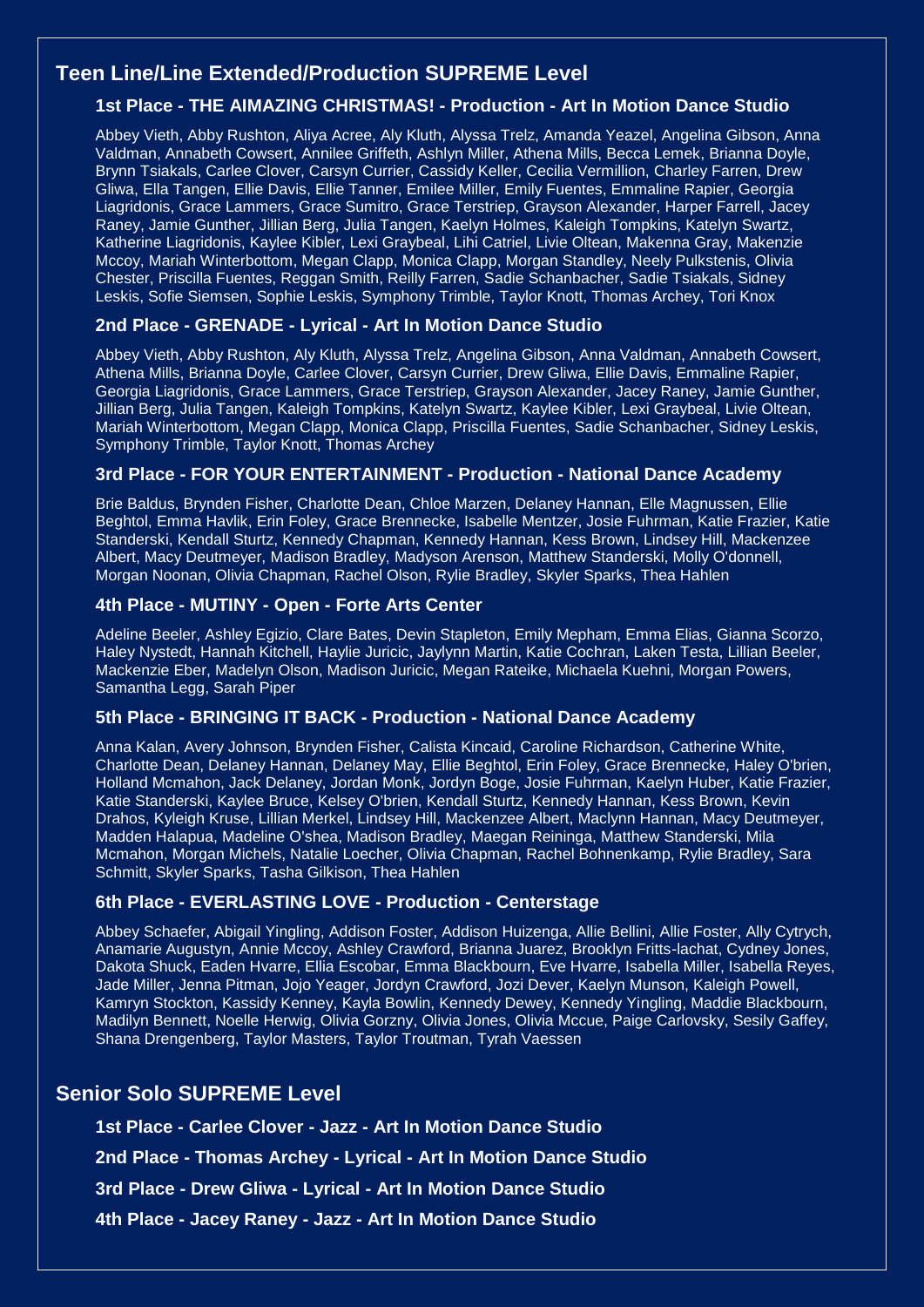**5th Place - Emmaline Rapier - Lyrical - Art In Motion Dance Studio 6th Place - Kayla Bowlin - Open - Centerstage 7th Place - Angelina Gibson - Jazz - Art In Motion Dance Studio 8th Place - Ellie Davis - Lyrical - Art In Motion Dance Studio 9th Place - Paige Carlovsky - Open - Centerstage 10th Place - Michaela Johnson - Contemporary - Evolve Dance Company SUPREME Level Special Awards Mr. Tribute 2nd Runner Up (Senior) Matthew Standerski - National Dance Academy Mr. Tribute 1st Runner Up (Senior) Drew Gliwa - Art In Motion Dance Studio Mr. Tribute Winner (Senior) Thomas Archey - Art In Motion Dance Studio Miss Tribute 2nd Runner Up (Senior) Kayla Bowlin - Centerstage Miss Tribute 1st Runner Up (Senior) Jacey Raney - Art In Motion Dance Studio Miss Tribute Winner (Senior) Carlee Clover - Art In Motion Dance Studio Costume 2nd Runner Up (Senior) Maria Sequeira - Donna's Dance Place Costume 1st Runner Up (Senior) Paige Carlovsky - Centerstage Costume Winner (Senior) Jacey Raney - Art In Motion Dance Studio Senior Duet/Trios SUPREME Level 1st Place - LAY ME DOWN - Lyrical - Art In Motion Dance Studio** Carlee Clover, Sidney Leskis, Thomas Archey **2nd Place - TOO LATE - Contemporary - Art In Motion Dance Studio** Emmaline Rapier, Thomas Archey **3rd Place - RIPE & RUIN - Contemporary - Art In Motion Dance Studio** Carlee Clover, Drew Gliwa, Jacey Raney **4th Place - HOLD YOUR HAND - Lyrical - Art In Motion Dance Studio** Ellie Davis, Emmaline Rapier, Jacey Raney **5th Place - A THOUSAND YEARS - Lyrical - Centerstage**

Kayla Bowlin, Paige Carlovsky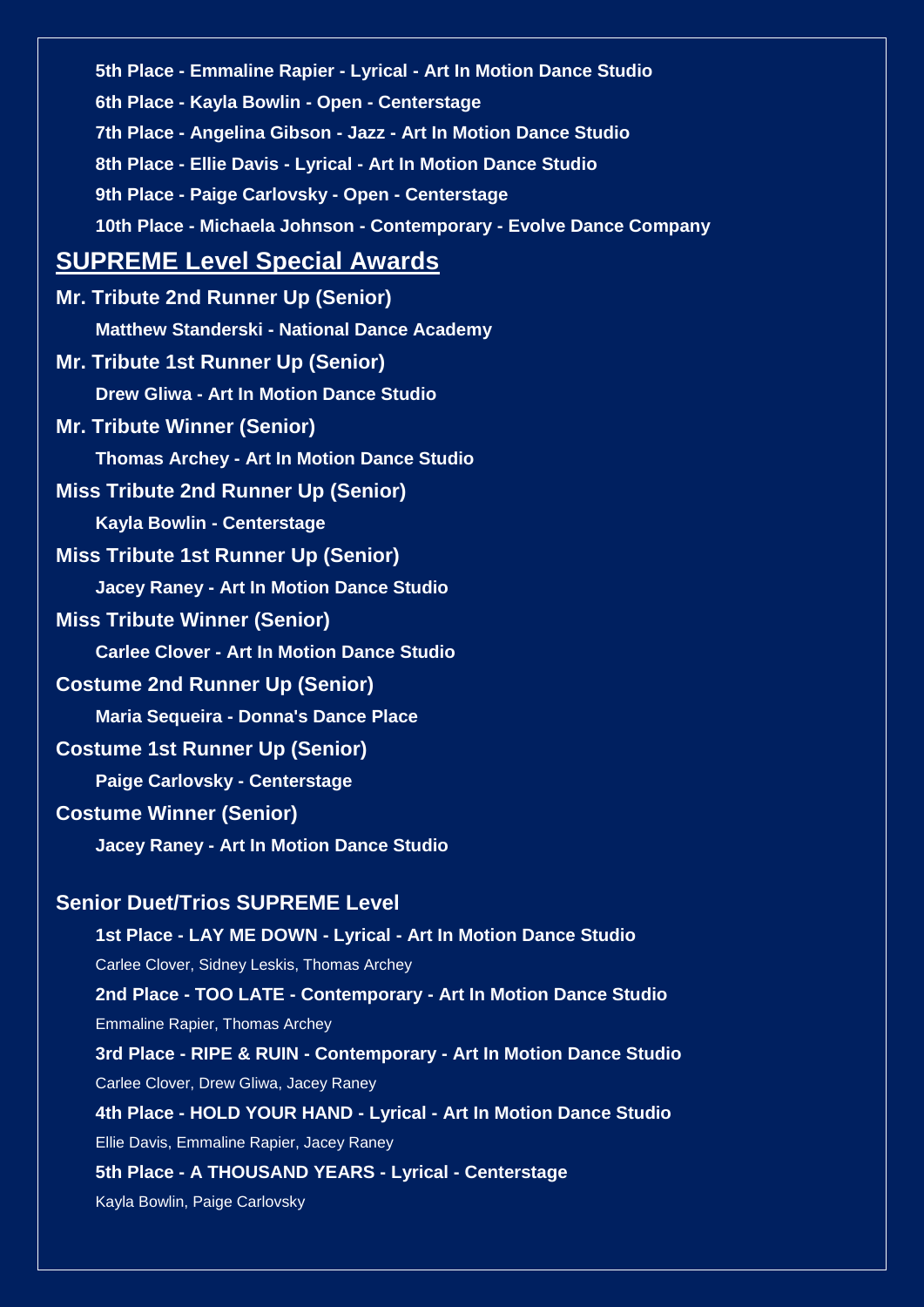## **6th Place - I LOVE A PIANO - Musical Theater - National Dance Academy**

Matthew Standerski, Morgan Noonan

#### **7th Place - IN THE EMBERS - Contemporary - Art In Motion Dance Studio**

Alyssa Trelz, Angelina Gibson, Kaylee Kibler

#### **8th Place - LITTLE TALKS - Contemporary - Evolve Dance Company**

Elaina Johnson, Michaela Johnson

#### **9th Place - WALKING DEAD - Jazz - Evolve Dance Company**

Kc Hein, Michaela Johnson

#### **10th Place - BE STILL - Open - Art In Motion Dance Studio**

Megan Clapp, Monica Clapp

# **Senior Large Group/Large Group Extended Honor Level**

#### **1st Place - TEA PARTY - Jazz - Dance Works**

Abby Thumann, Anita Alaniz, Carmen Moss, Hailey Broer, Karlee Shaffer, Kayla Latham, Kellie Nelson, Paige Nelson, Savannah Roseman, Tristan Blumer

#### **2nd Place - XPLOSIVE - Hip Hop - Xtreme Dance**

Addy Arthofer, Adria Kunkel, Allyson Dress, Aubrey Neuhaus, Caitlyn Mccoy, Catherine Greener, Claire Olson, Deana Henson, Ellie Akins, Ellie Rix, Emma Akins, Hannah Eppler, Imani Bush, Jessica Bradley, Lauren Cordes, Lauren Culbertson, Lillian Mcgraw, Megan Kuennen, Natalie Hoy

#### **3rd Place - NIGHTMARE - Contemporary - Xtreme Dance**

Adria Kunkel, Caitlyn Mccoy, Claire Olson, Deana Henson, Ellie Rix, Emma Akins, Hannah Eppler, Hannah Fuglsang, Jessica Bradley, Megan Kuennen, Natalie Hoy

#### **4th Place - I KNOW IT - Jazz - Xtreme Dance**

Adria Kunkel, Aubrey Neuhaus, Caitlyn Mccoy, Claire Olson, Deana Henson, Ellie Rix, Emma Akins, Hannah Eppler, Hannah Fuglsang, Jessica Bradley, Kaylee Hogan, Megan Kuennen, Natalie Hoy

#### **5th Place - DAMSEL IN DISTRESS - Jazz - Xtreme Dance**

Adria Kunkel, Caitlyn Mccoy, Claire Olson, Deana Henson, Ellie Rix, Emma Akins, Hannah Eppler, Hannah Fuglsang, Jessica Bradley, Megan Kuennen, Natalie Hoy

# **Senior Large Group/Large Group Extended SUPREME Level**

# **1st Place - WHEN I WAS YOUR MAN - Lyrical - Art In Motion Dance Studio**

Aly Kluth, Angelina Gibson, Carlee Clover, Carsyn Currier, Drew Gliwa, Ellie Davis, Emilee Miller, Emmaline Rapier, Jacey Raney, Kaleigh Tompkins, Kaylee Kibler, Megan Clapp, Monica Clapp, Morgan Standley, Sadie Schanbacher, Sidney Leskis, Sophie Leskis, Thomas Archey

#### **2nd Place - SCREAM - Jazz - Art In Motion Dance Studio**

Angelina Gibson, Carlee Clover, Carsyn Currier, Drew Gliwa, Ellie Davis, Emilee Miller, Emmaline Rapier, Jacey Raney, Jillian Berg, Megan Clapp, Morgan Standley, Sidney Leskis, Sophie Leskis

#### **3rd Place - INSANITY - Hip Hop - Art In Motion Dance Studio**

Aly Kluth, Angelina Gibson, Carlee Clover, Carsyn Currier, Ellie Davis, Emmaline Rapier, Grace Terstriep, Jacey Raney, Jillian Berg, Kaleigh Tompkins, Kaylee Kibler, Sadie Schanbacher, Sidney Leskis, Sophie Leskis, Thomas Archey

### **4th Place - UNINVITED - Lyrical - Centerstage**

Abbey Schaefer, Addison Huizenga, Anamarie Augustyn, Cydney Jones, Kaleigh Powell, Kayla Bowlin, Kennedy Dewey, Paige Carlovsky, Sesily Gaffey, Shana Drengenberg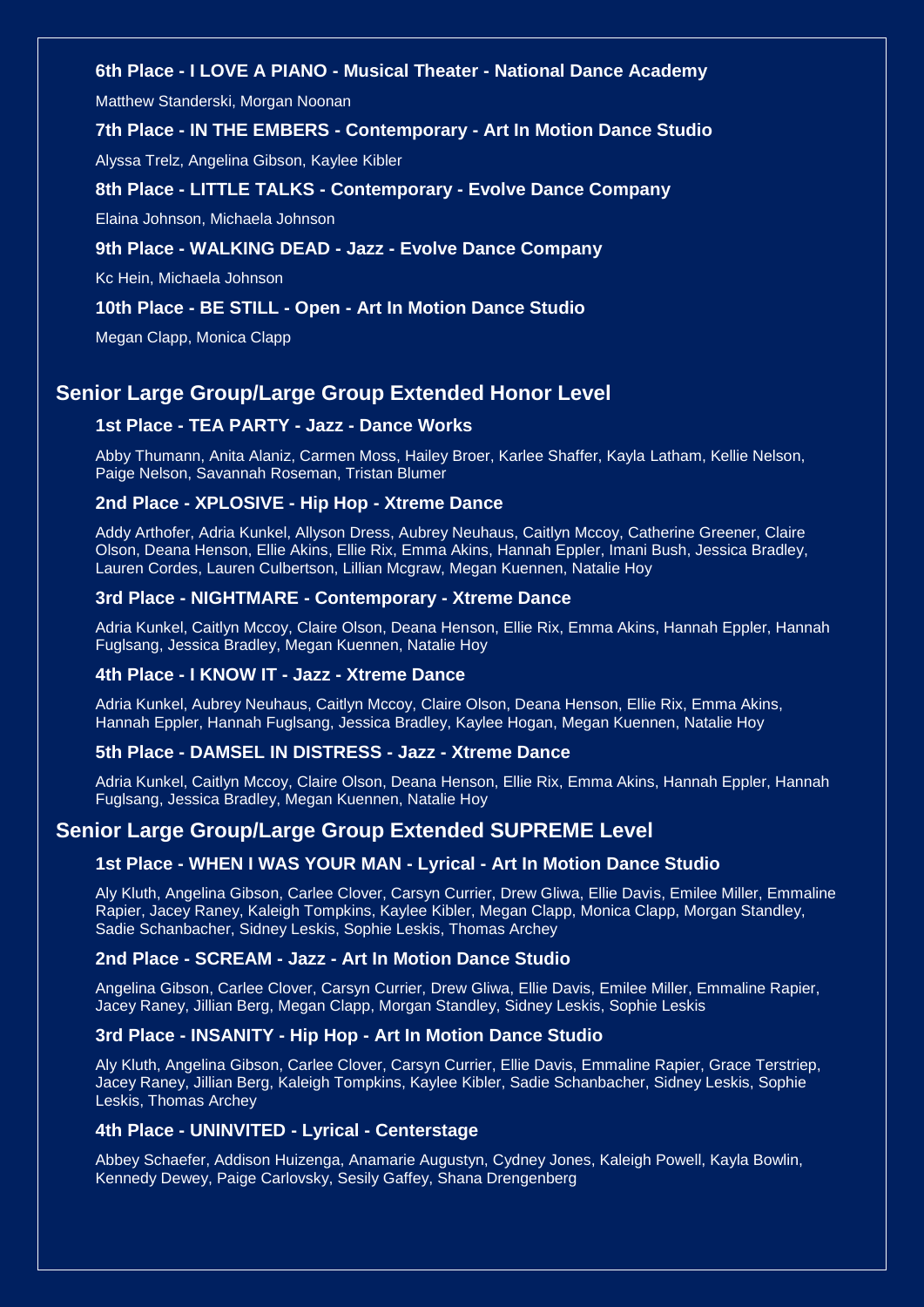#### **5th Place - LITTLE RED HAT - Musical Theater - Art In Motion Dance Studio**

Aly Kluth, Alyssa Trelz, Angelina Gibson, Carlee Clover, Carsyn Currier, Drew Gliwa, Ellie Davis, Emilee Miller, Emmaline Rapier, Jacey Raney, Kaleigh Tompkins, Kaylee Kibler, Megan Clapp, Monica Clapp, Morgan Standley, Priscilla Fuentes, Sidney Leskis, Thomas Archey

#### **6th Place - SEXY SILK - Jazz - Centerstage**

Abbey Schaefer, Addison Huizenga, Anamarie Augustyn, Cydney Jones, Kaleigh Powell, Kassidy Kenney, Kayla Bowlin, Kennedy Dewey, Maddie Blackbourn, Olivia Gorzny, Paige Carlovsky, Sesily Gaffey, Shana **Drengenberg** 

#### **7th Place - BEAT DOWN - Hip Hop - Centerstage**

Abbey Schaefer, Addison Huizenga, Anamarie Augustyn, Annie Mccoy, Cydney Jones, Kaleigh Powell, Kassidy Kenney, Kayla Bowlin, Kennedy Dewey, Olivia Gorzny, Sesily Gaffey, Shana Drengenberg

# **8th Place - FOR YOU MY LOVE - Contemporary - National Dance Academy**

Brie Baldus, Charlotte Dean, Ellie Beghtol, Erin Foley, Grace Brennecke, Josie Fuhrman, Kennedy Chapman, Kennedy Hannan, Madison Bradley, Matthew Standerski, Molly O'donnell, Morgan Noonan, Rachel Olson

#### **9th Place - EAT IT - Tap - Centerstage**

Abbey Schaefer, Addison Huizenga, Anamarie Augustyn, Annie Mccoy, Cydney Jones, Kaleigh Powell, Kassidy Kenney, Kayla Bowlin, Kennedy Dewey, Maddie Blackbourn, Olivia Gorzny, Sesily Gaffey, Shana **Drengenberg** 

#### **10th Place - WE DON'T EAT - Lyrical - National Dance Academy**

Brie Baldus, Charlotte Dean, Ellie Beghtol, Erin Foley, Grace Brennecke, Josie Fuhrman, Kennedy Chapman, Kennedy Hannan, Madison Bradley, Matthew Standerski, Molly O'donnell, Morgan Noonan, Rachel Olson

# **Honor Level Special Awards**

### **Choreography Award (Senior)**

**Jazz Large Group - TEA PARTY - Dance Works - Lisa Schmidt**

# **SUPREME Level Special Awards**

#### **Choreography Award (Senior)**

**Lyrical Large Group - WHEN I WAS YOUR MAN - Art In Motion Dance Studio - Mandy Rogers**

#### **Tribute To Dance (Senior)**

**WHEN I WAS YOUR MAN - Art In Motion Dance Studio**

### **Senior Line/Line Extended/Production SUPREME Level**

### **1st Place - A LITTLE PARTY - Jazz - Art In Motion Dance Studio**

Aly Kluth, Alyssa Trelz, Amanda Yeazel, Angelina Gibson, Annabeth Cowsert, Becca Lemek, Brianna Doyle, Carlee Clover, Carsyn Currier, Drew Gliwa, Ellie Davis, Emilee Miller, Emmaline Rapier, Grace Lammers, Jacey Raney, Jamie Gunther, Kaleigh Tompkins, Kaylee Kibler, Megan Clapp, Monica Clapp, Morgan Standley, Priscilla Fuentes, Sadie Schanbacher, Sidney Leskis, Sophie Leskis, Thomas Archey

#### **2nd Place - A STATE OF FLUX - Contemporary - Art In Motion Dance Studio**

Aly Kluth, Alyssa Trelz, Amanda Yeazel, Angelina Gibson, Annabeth Cowsert, Brianna Doyle, Carlee Clover, Carsyn Currier, Ellie Davis, Emilee Miller, Emmaline Rapier, Grace Lammers, Jacey Raney, Jamie Gunther, Kaleigh Tompkins, Kaylee Kibler, Megan Clapp, Monica Clapp, Morgan Standley, Priscilla Fuentes, Sadie Schanbacher, Sidney Leskis, Sophie Leskis, Symphony Trimble, Thomas Archey